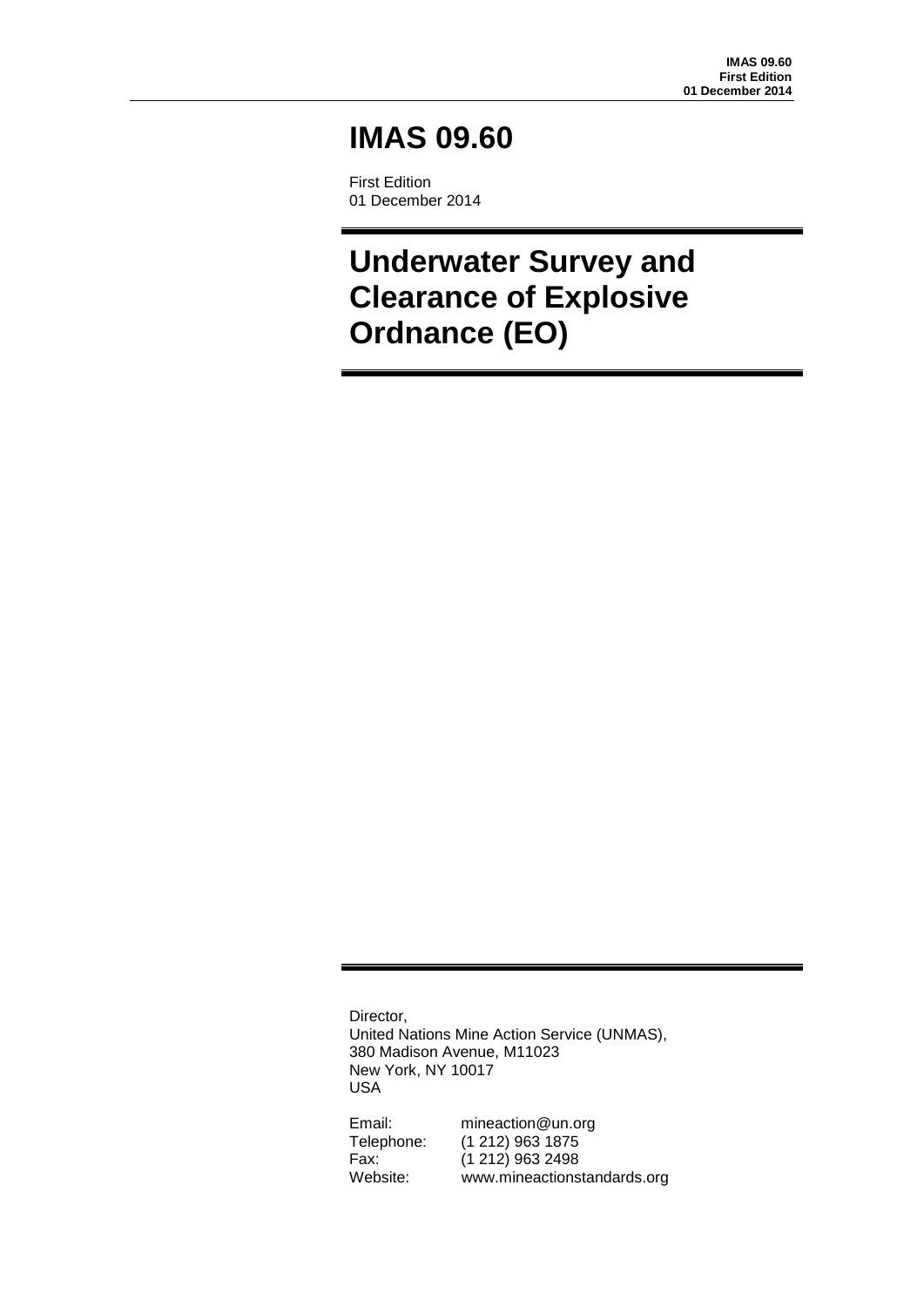# **Warning**

This document is current with effect from the date shown on the cover page. As the International Mine Action Standards (IMAS) are subject to regular review and revision, users should consult the IMAS project website in order to verify its status at [\(http://www.mineactionstandards.org/,](http://www.mineactionstandards.org/) or through the UNMAS website at http://www.mineaction.org).

# **Copyright notice**

This UN document is an International Mine Action Standard (IMAS) and is copyright protected by the UN. Neither this document, nor any extract from it, may be reproduced, stored or transmitted in any form, or by any means, for any other purpose without prior written permission from UNMAS, acting on behalf of the UN.

This document is not to be sold.

Director United Nations Mine Action Service (UNMAS) 380 Madison Avenue, M11023 New York, NY 10017 USA

Email: mineaction@un.org Telephone: (1 212) 963 1875<br>Fax: (1 212) 963 2498  $(1 212)$  963 2498

**UNMAS 2014 – All rights reserved**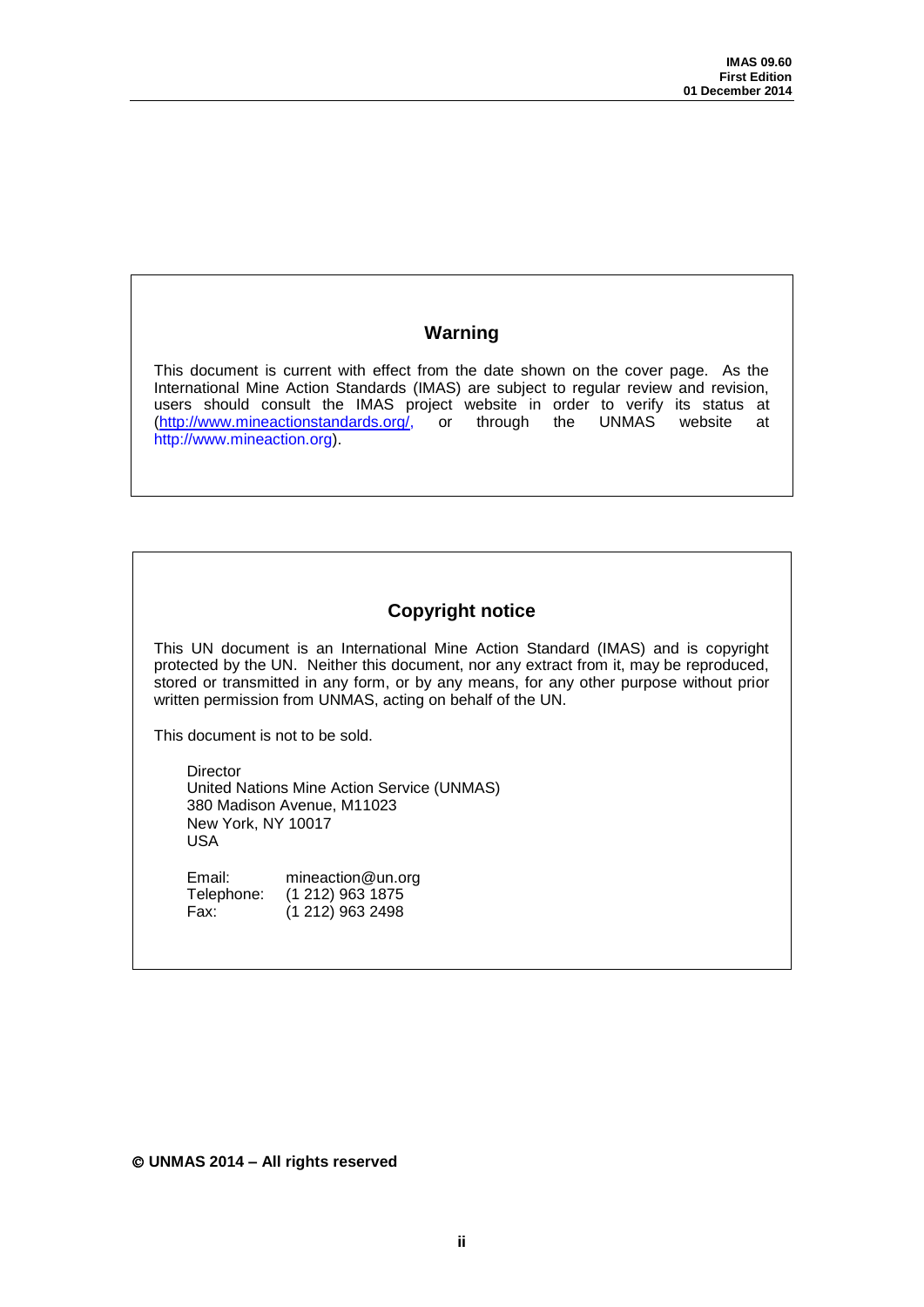# <span id="page-2-0"></span>**Contents**

| $\mathbf{1}$ . |  |  |  |  |
|----------------|--|--|--|--|
| 2.             |  |  |  |  |
| 3.             |  |  |  |  |
| 4.             |  |  |  |  |
| 5.             |  |  |  |  |
| 6.             |  |  |  |  |
| 7.             |  |  |  |  |
| 8.             |  |  |  |  |
| 9.             |  |  |  |  |
| 10.            |  |  |  |  |
|                |  |  |  |  |
|                |  |  |  |  |
|                |  |  |  |  |
|                |  |  |  |  |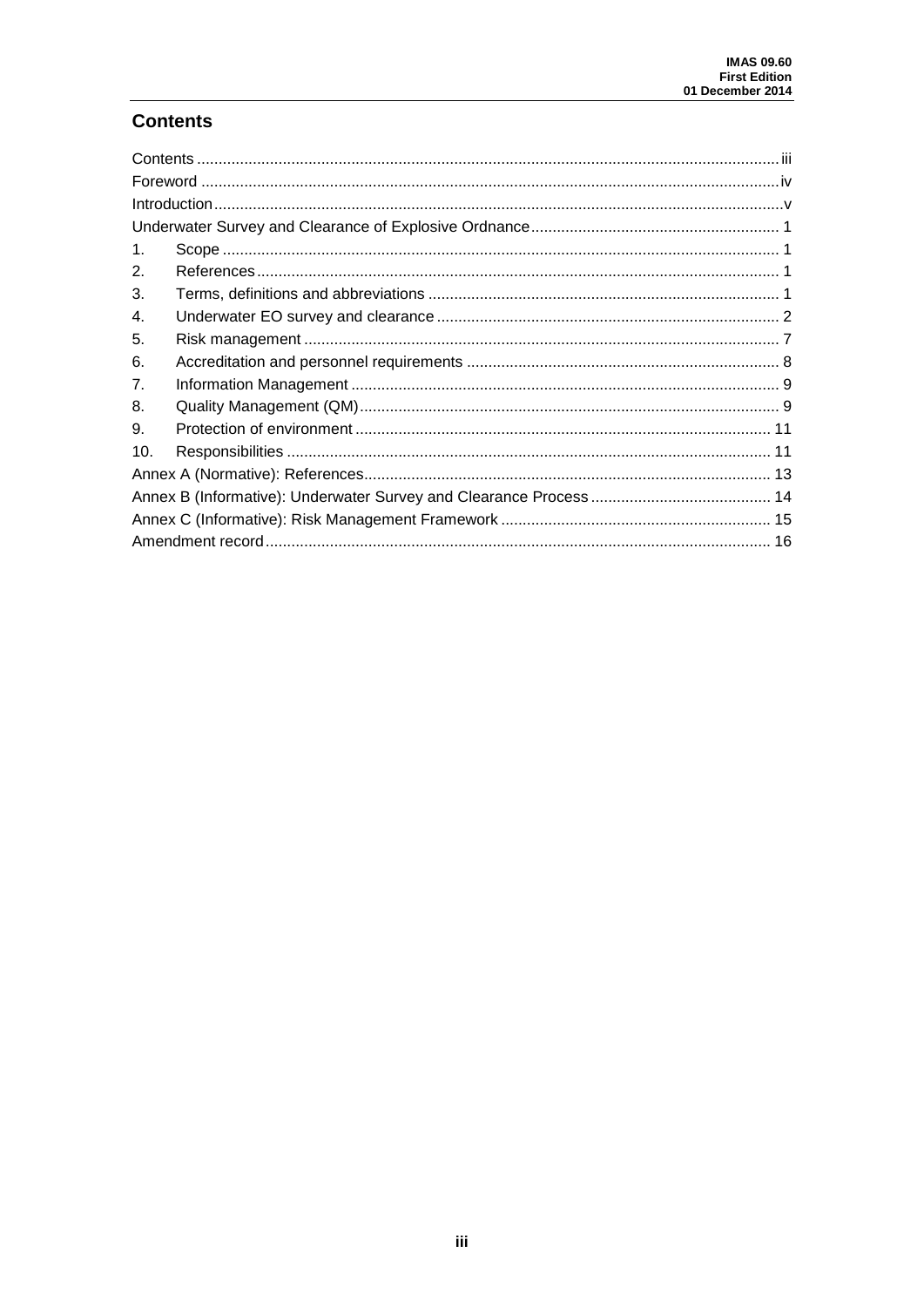## <span id="page-3-0"></span>**Foreword**

International standards for humanitarian demining programmes were first proposed by working groups at an international technical conference in Denmark, in July 1996. Criteria were prescribed for all aspects of demining, standards were recommended and a new universal definition of 'clearance' was agreed. In late 1996, the principles proposed in Denmark were developed by a UN-led working group and the International Standards for Humanitarian Mine Clearance Operations were developed. A first edition was issued by the UN Mine Action Service (UNMAS) in March 1997.

The scope of these original standards has since been expanded to include the other components of mine action and to reflect changes to operational procedures, practices and norms. The standards were re-developed and renamed as International Mine Action Standards (IMAS) with the first edition produced in October 2001.

The United Nations has a general responsibility for enabling and encouraging the effective management of mine action programmes, including the development and maintenance of standards. UNMAS, therefore, is the office within the United Nations responsible for the development and maintenance of IMAS. IMAS are produced with the assistance of the Geneva International Centre for Humanitarian Demining.

The work of preparing, reviewing and revising IMAS is conducted by technical committees, with the support of international, governmental and non-governmental organisations. The latest version of each standard, together with information on the work of the technical committees, can be found at [http://www.mineactionstandards.org/.](http://www.mineactionstandards.org/) Individual IMAS are reviewed at least every three years to reflect developing mine action norms and practices and to incorporate changes to international regulations and requirements.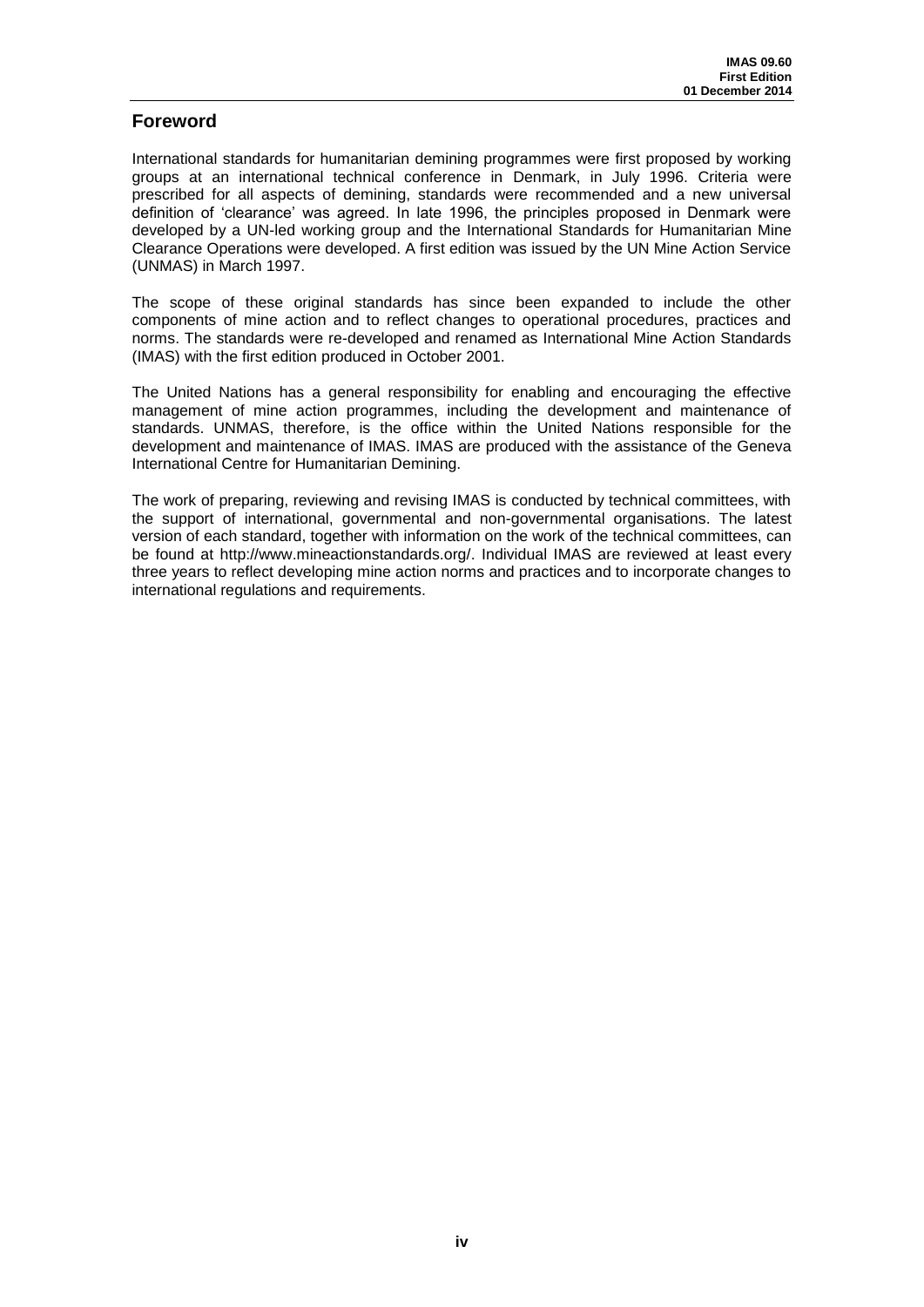## <span id="page-4-0"></span>**Introduction**

This standard establishes basic principles and requirements for underwater explosive ordnance (EO) survey and clearance operations. The obvious difference between EO on land versus underwater is the location of the ordnance. Water does not make EO less dangerous; however, it provides a barrier to access just as a fence would be a barrier to accessing a protected site. Access in this case is more difficult because it requires specialised equipment and skills (diving). In many ways water complicates EO clearance and mitigation efforts. Locating underwater EO is challenging because it requires specialised equipment and training. Disposing of underwater EO is also challenging because of the sensitivities of the marine environment. This standard will introduce the process of underwater EO clearance and establish basic accreditation and qualification requirements for underwater operations.

Wars and hasty post-war dumping over the last century have left our global waters littered with ordnance. Military air and naval bombardments, naval mining operations, military firing ranges, sea-dumping of munitions, ship and aircraft wrecks have all contributed to the problem. As maritime construction projects become more prominent and our exploration of the underwater environment increases, we will more frequently encounter these EO. In some areas, encounters with underwater ordnance have become routine during commercial fishing, recreational beachgoing, laying pipelines, maritime construction and diving. Proactive approaches are introduced in this standard to mitigate the risks of underwater EO and their associated socio-economic impact.

Until recently, national militaries have maintained almost exclusive expertise in clearing underwater EO. Today, however, different types of organisations, such as non-governmental organisations (NGOs), commercial companies and teams of local authorities are clearing these hazards. The approach outlined in this standard combines military tactics and mine action methodologies using commercial technology to clear underwater EO in a safe, efficient and cost-effective manner.

Although underwater survey technology developed by the military and oil/gas industry over the last decade has produced capable systems for mapping the presence of EO, the training, experience and qualifications required of personnel conducting these operations can be substantial. Diving operations also require a considerable amount of training and experience. National authorities and donors need to decide early which capabilities are required to be developed locally versus tasks that should be conducted by other organisations (e.g., NGOs, commercial or military organisations). For example, an analysis following a non-technical survey may conclude that a specialist organisation should conduct a technical survey to map underwater EO contamination followed by a local police force conducting clearance operations as part of a capacity development program. Sustainability of a capacity development program should be a key consideration when analysing the most appropriate action.

An important factor to be aware of is the dynamic nature of the underwater environment. In some areas, natural events such as storms and currents can uncover and move underwater EO. Long term monitoring programmes are important in such cases and should be implemented as part of the quality management process.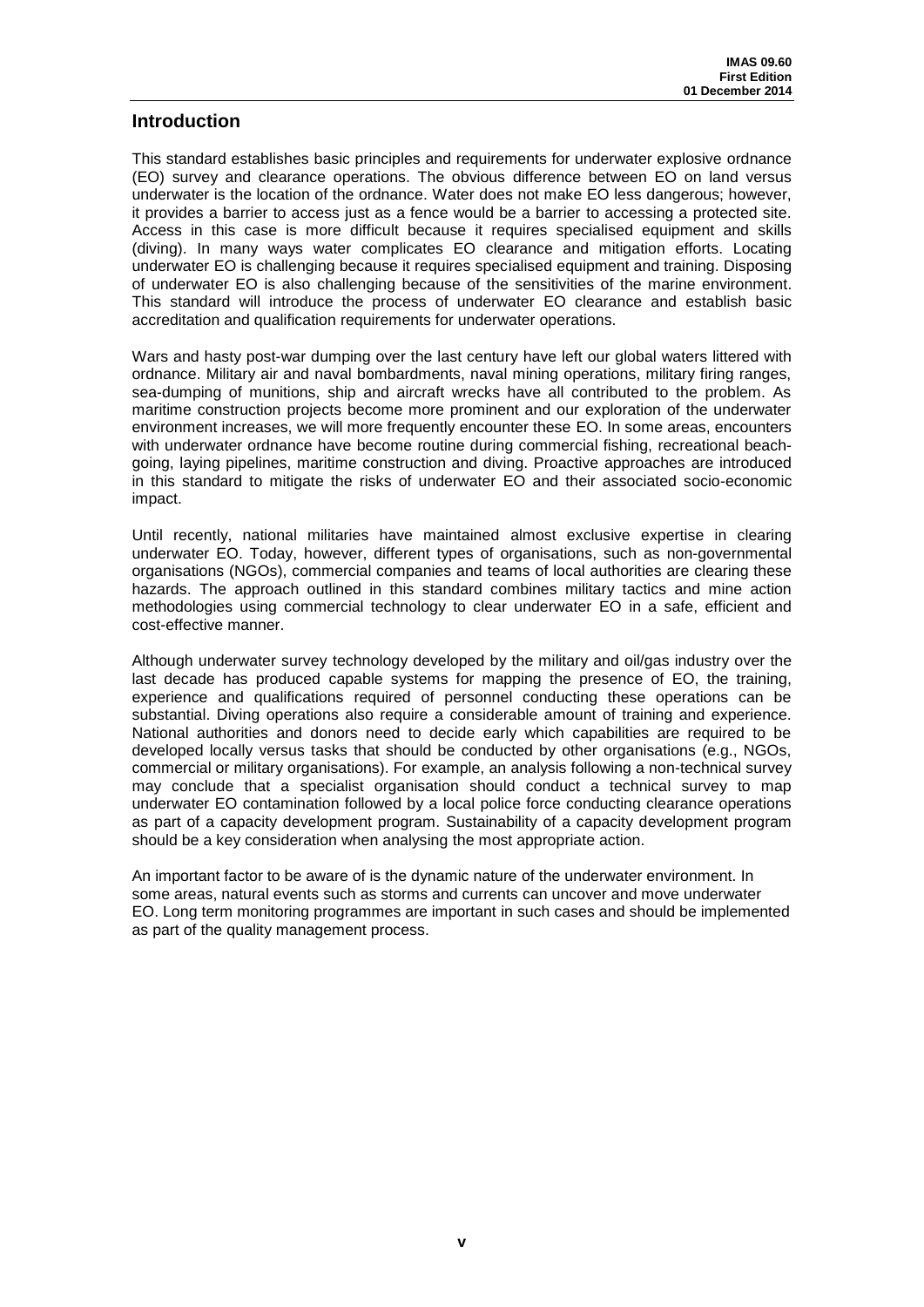# **Underwater Survey and Clearance of Explosive Ordnance**

## <span id="page-5-1"></span><span id="page-5-0"></span>**1. Scope**

This standard provides guidelines and establishes basic principles and requirements for underwater explosive ordnance  $(EO<sup>1</sup>)$  survey and clearance operations. It applies to underwater EO in the territorial waters of a nation (generally within 12 nautical miles of shore) and inland waters; this includes coastal waters, lakes, rivers, ports, harbours, ponds and canals below the Mean Lower Low Water (MLLW) mark to a water depth of 50 meters or less.<sup>2</sup>

## <span id="page-5-2"></span>**2. References**

 $\overline{\phantom{a}}$ 

A list of normative references is given in Annex A. Normative references are important documents to which reference is made in this standard and which form part of the provisions of this standard.

## <span id="page-5-3"></span>**3. Terms, definitions and abbreviations**

A complete glossary of all the terms, definitions and abbreviations used in the IMAS series of standards is given in IMAS 04.10.

In the IMAS series of standards, the words 'shall', 'should' and 'may' are used to indicate the intended degree of compliance. This use is consistent with the language used in ISO standards and guidelines:

- a) 'shall' is used to indicate requirements, methods or specifications which are to be applied in order to conform to the standard;
- b) 'should' is used to indicate the preferred requirements, methods or specifications; and
- c) 'may' is used to indicate a possible method or course of action.

The term "**National Mine Action Authority**" (NMAA) refers to the government entity, often an inter-ministerial committee, in a mine/ERW-affected country charged with the responsibility for the regulation, management and coordination of mine action.

Note: In the absence of a NMAA, it may be necessary and appropriate for the UN, or some other recognised international body, to assume some or all of the responsibilities, and fulfil some or all the functions, of a MAC or, less frequently, an NMAA.

The term "Suspected Hazardous Area" (SHA) refers to an area where there is reasonable suspicion of EO contamination on the basis of indirect evidence of the presence of EO.

The term "Confirmed Hazardous Area" (CHA) refers to an area where the presence of EO contamination has been confirmed on the basis of direct evidence of the presence of EO.

<sup>1</sup> Underwater survey and clearance of EO in support of humanitarian tasks should not be conducted in areas where naval minefields containing live influence ordnance are suspected of being present. In areas where chemical munitions are suspected, EOD personnel specially trained and equipped in chemical munition response and disposal are required.<br><sup>2</sup> It is preferable to make EQ a land based problem when research

It is preferable to make EO a land-based problem when reasonable efforts can be made to remove water from an EO site or wait until tides subside. Clearance of areas deeper than 50 meters of water fall outside humanitarian operations as defined in this standard due to the limited socio-economic and safety impact of deeper water sites.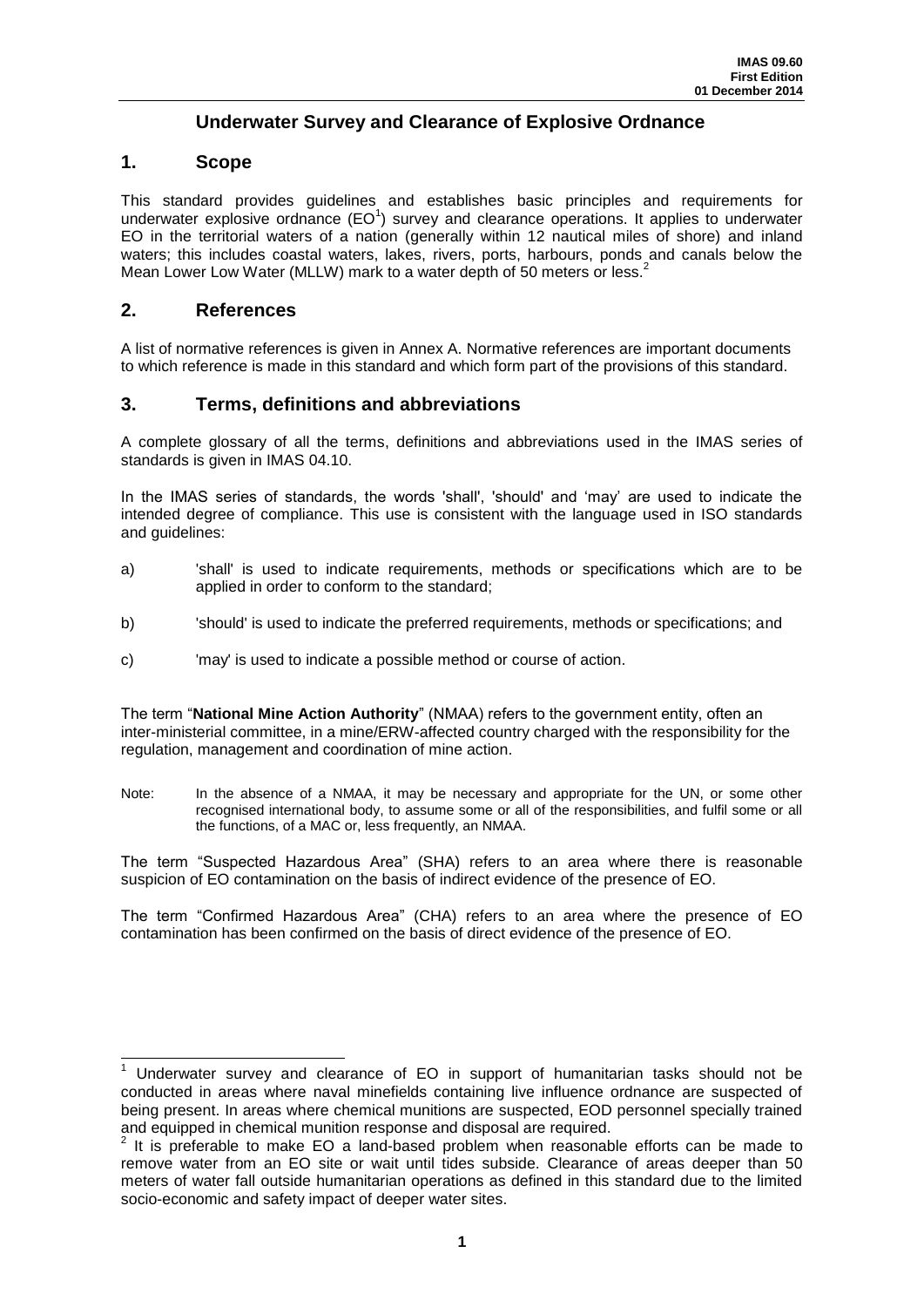The term "Non-technical Survey" refers to the collection and analysis of data, without the use of technical interventions, about the presence, type, distribution and surrounding environment of EO contamination, in order to define better where EO contamination is present, and where it is not, and to support survey and clearance prioritisation and decision-making processes through the provision of evidence.

The term "Technical Survey" refers to the collection and analysis of data, using appropriate technical interventions, about the presence, type, distribution and surrounding environment of EO contamination, in order to define better where EO contamination is present, and where it is not, and to support survey and clearance prioritisation and decision making processes through the provision of evidence.

Cancelled area (m2): a defined area concluded not to contain evidence of EO contamination following the non-technical survey of a SHA/CHA.

Reduced area (m2): a defined area concluded not to contain evidence of EO contamination following the technical survey of a SHA/CHA.

Cleared area (m2): a defined area cleared through the removal and/or destruction of all specified EO hazards to a specified requirement.

The term 'underwater clearance organisation' refers to any organisation (government, NGO or commercial entity) responsible for physically clearing underwater EO. The entity shall be operationally accredited to conduct underwater clearance activities.

The term 'underwater survey organisation' refers to any organisation (government, NGO commercial entity) responsible for the non-technical and technical survey phase of the underwater clearance activities. The underwater survey organization shall be operationally accredited to conduct underwater survey activities. Underwater survey organisations should not conduct physical clearance unless also certified as an underwater clearance organisation.

## <span id="page-6-0"></span>**4. Underwater EO survey and clearance**

## **4.1. General**

Underwater sites are unique both in their hazards to clearance operators and impact to communities and the environment. Assessing these sites through non-technical and technical surveys is a critical process in determining appropriate action. An outline of the underwater EO survey and clearance process is provided in Annex B. It is important to note that because of the dynamic underwater environment, survey results become less accurate with time and may require reassessment before clearance operations take place. Although significant movement of EO is not common, the dynamic environment must be considered following EO clearance as EO may be transported onto the site or formerly buried EO may become exposed.

An essential element of underwater clearance operations involves the beneficiaries of cleared areas being confident that an area is safe for their use. Planning should include the priorities of national authorities and local communities. A Community Liaison function should be a routine activity incorporated with operations in order to build confidence in the clearance process.

#### a) Confidence

Before an area can be cancelled, reduced or accepted as cleared, it should be established, with a sufficiently high level of confidence, that there is no longer any evidence that the area contains EO. This confidence can only be gained after all reasonable efforts have been made to investigate whether EO is present and, when EO is found to be present, to remove it or properly manage the site.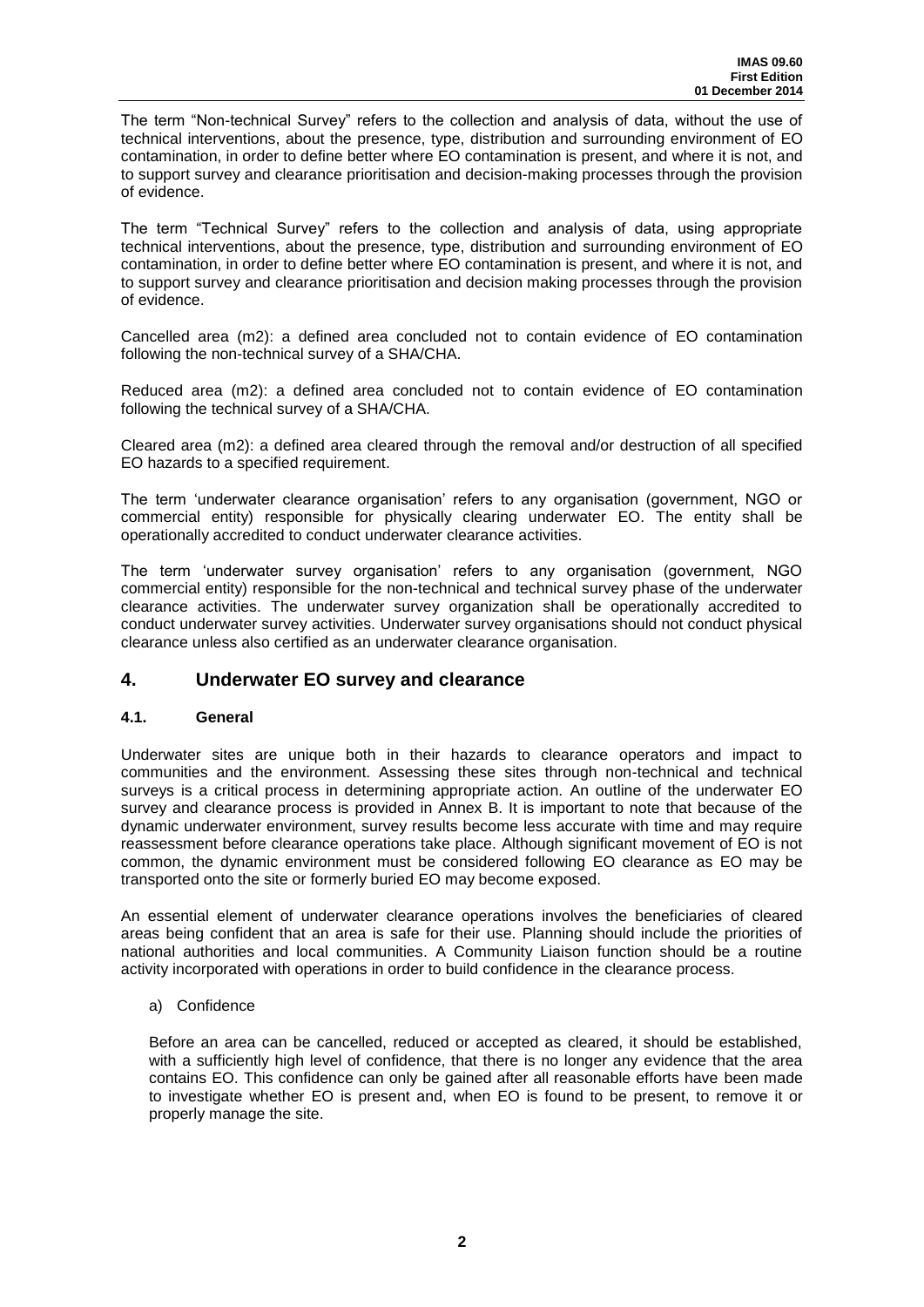## b) All reasonable effort

The term "All Reasonable Effort" describes what is considered a minimum acceptable level of effort to identify and document contaminated areas or to remove the presence or suspicion of EO. "All reasonable effort" has been applied when the commitment of additional resources is considered to be unreasonable in relation to the results expected. IMAS 7.11 provides further guidance on "all reasonable effort".

## **4.2. Underwater EO surveys**

Underwater EO surveys have two distinct phases: non-technical survey and technical survey.

## **4.2.1. Non-technical survey**

Non-technical survey refers to the collection and analysis of data, without the use of technical interventions, about the presence, type, distribution and surrounding environment of EO contamination, in order to define better where EO is present, and where it is not. IMAS 08.10 provide guidelines on the conduct of land-based non-technical surveys.

Non-technical survey operations are an important first step in assessing and characterising an underwater SHA. The survey involves collecting and analysing new and/or existing information about a hazardous area. Its purpose is to confirm whether there is evidence of a hazard or not, to identify the type and extent of hazards and to define, as far as is possible, the perimeter of the actual hazardous areas without physical intervention. The area is then assessed and prioritised for follow-on technical survey and clearance efforts. Underwater EO contamination that has little or no impact on communities or development should not move past the non-technical survey phase; whereas, areas that have a direct impact should receive additional effort.

Note: Additional information on the non-technical survey process is available in IMAS 08.10.

While this document describes the concept and conduct of non-technical survey, there will always be a need to develop more detailed requirements for use in an individual country.

A non-technical survey serves the following purposes:

- a) to assess whether areas have EO present, or to refine the limits of previously reported hazardous areas;
- b) to cancel incorrect reports of EO;
- c) to identify socio-economic and threat factors that may influence future priority setting;
- d) to collect information about accidents, the type and pattern of hazards, water depth, bottom composition, marine life, ecological environment, local infrastructure, the security situation and other factors that may influence priority setting and method of following up with additional support. A non-technical survey may further serve as a planning tool for future efforts (i.e. technical survey and/or clearance);
- e) to document the results of the survey for follow-on planning or activities.

## **4.2.1.1. Desk study**

The first step in a non-technical survey typically involves a desk study of existing records, information from central institutions and other relevant sources of information. Desk studies can be broad in nature, covering an entire region, or they can have a narrow mandate with a well-defined area. Generally, the cost and time to complete a study will decrease as the study narrows.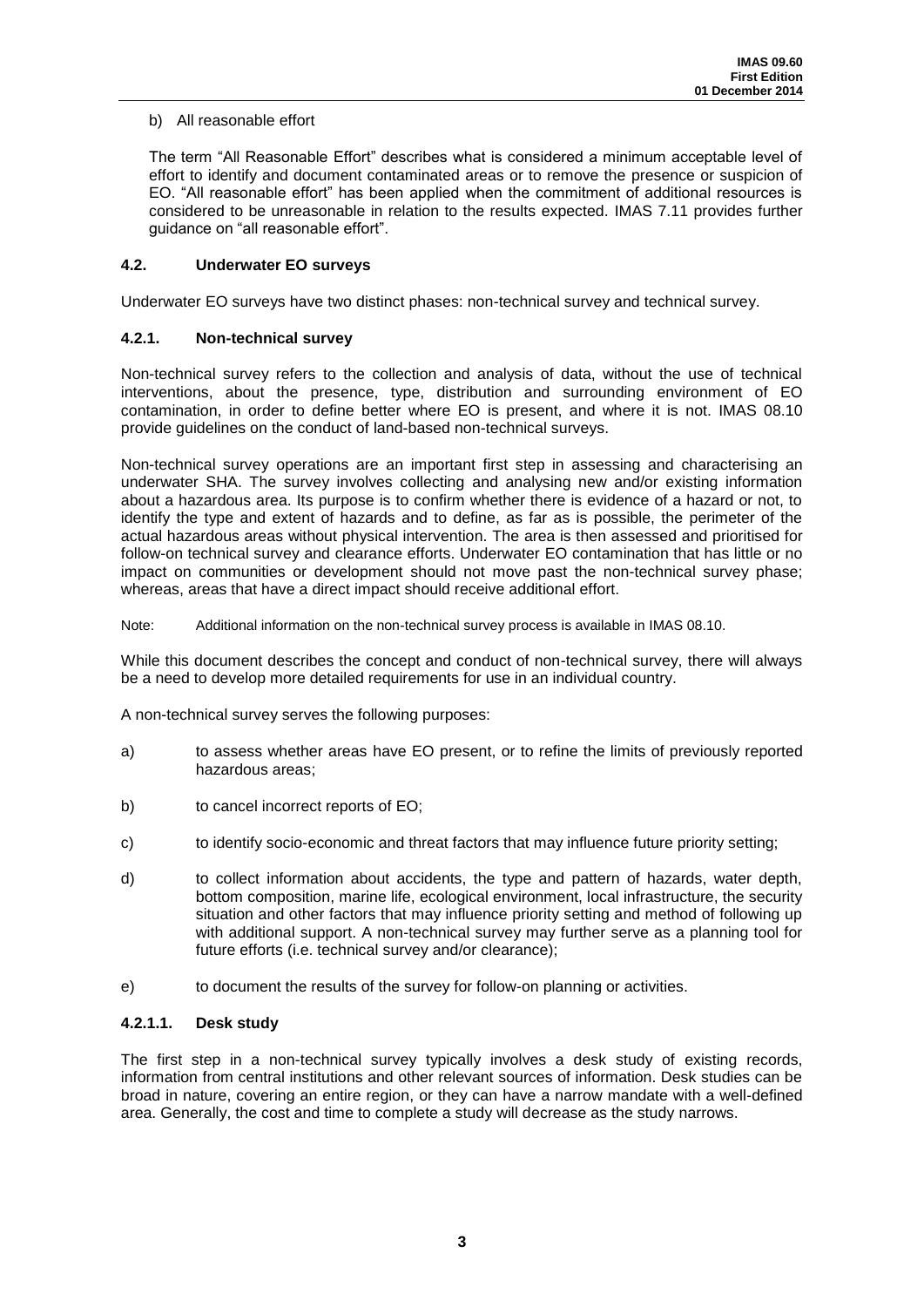Information collected may come from national archives, military databases, war records, range maps, records of disposal, vessel logs documenting activities, nautical charts, sailing publications, records of previous incidents of recovered munitions, public documents, databases developed by private researchers, the recreational diving community and other relevant sources. This information is sometimes available in geographic information system (GIS) databases that are accessible during the non-technical survey.

## **4.2.1.2. Site survey**

A site survey is meant to follow a desk study by building data and information to provide a clearer and more detailed view of the problem. Possible sources of information include: police, military, hospitals, local authorities, fisherman, dive shops, etc. The SHA becomes a CHA once direct evidence of EO contamination is found.

Site characterisation of the area around an underwater CHA site should also be conducted to assist in planning future activities. Relevant CHA information may include: weather conditions, tides, currents, water depth, bottom type, shipwrecks, underwater hazards, marine life, rare or endangered wildlife, migration patterns, protected sanctuaries, local support facilities, cultural sensitivities and other relevant information.

It may also prove beneficial to include information about economic activities in the area. Information should include: commercial uses of the area, intended development projects, natural resources, and tourism activities (e.g., cruise ships, sport fishing, diving, snorkelling, boating, surfing). Survey information shall be collected into an information management system that allows analysis of the various data. GIS databases have been proven to be an effective information management tool for underwater survey and clearance of EO. See paragraph 7 and IMAS 05.10 for additional guidance.

## **4.2.1.3. CHA Prioritisation**

Once evidence is found to establish a CHA, prioritization should take place through an impact assessment. Not all sites will require additional effort. Sites that have shown no significant safety or socio-economic impact should not move past the non-technical survey phase. Sites that have been assessed to have a significant impact should be prioritised and receive further effort through technical survey operations.

## **4.2.2. Technical survey**

Technical survey refers to the collection and analysis of data, using appropriate technical interventions, about the presence, type, distribution and surrounding environment of underwater EO, in order to better define where EO is present, and where it is not, and to support evidencebased prioritisation and decision making processes.

An understanding of the operational environment, along with available technology to map, identify and dispose of underwater EO is essential to a safe, effective and cost-efficient program. An overview of underwater technology suitable for use in underwater survey operations will be provided in the Geneva International Centre for Humanitarian Demining (GICHD) online Equipment Catalogue in 2015.

The following paragraphs outline proven sensor technologies and deployment platforms used in underwater EO survey operations. The appropriate sensor and platform for conducting technical surveys will vary from site to site; selection should be based on an analysis of risk, effectiveness and efficiency. Combining the appropriate sensor and platform is the key to a successful technical survey operation. Most platforms accept multiple sensors which can improve efficiency and increase the effectiveness of survey operations. At the completion of the technical survey, the details of the study shall be documented and maintained in a GIS to enable clearance or mitigation planning. See paragraph 7 for more information.

## **4.2.2.1. Survey sensor selection**

Typical sensors include: optical, tactile, geophysical and acoustic.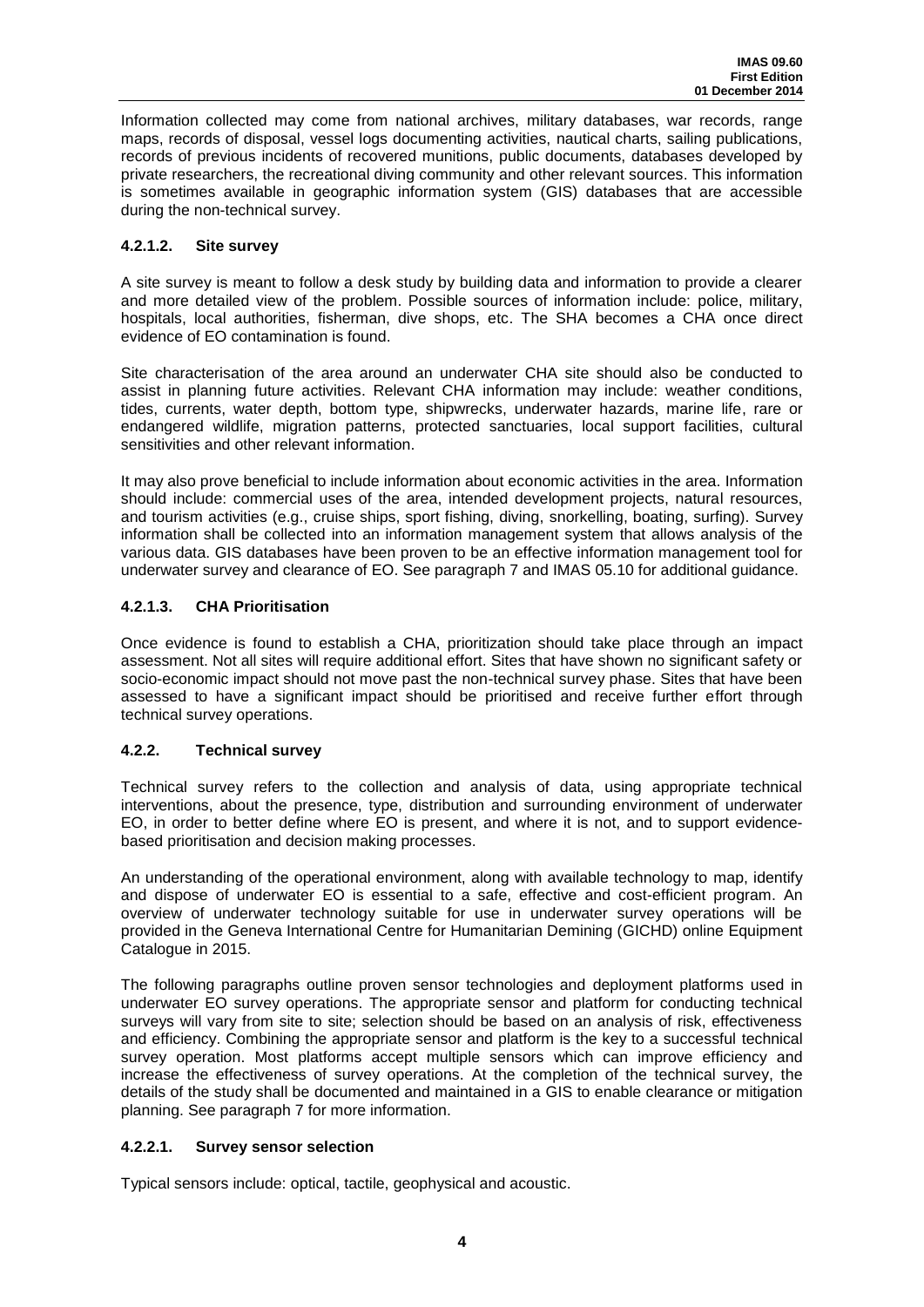#### a) Visual and tactile sensors

The simplest sensors are our eyes and hands to physically look and feel for underwater EO. Unfortunately, this often involves the most risk and may be the least effective. Underwater visibility, bottom type, water depth, currents and size of survey area include a few of the many important factors to consider when assessing sensor options. Autonomous underwater vehicles (AUV) and remotely operated vehicles (ROV) with cameras provide another means of optical search. Optical search methods alone are rarely the safest and most efficient and effective means of surveying an underwater EO contamination site. Optical sensors are best employed to follow search sensors by providing a visual identification or verification of a suspect item.

#### b) Geophysical sensors

Geophysical surveys are useful in locating metallic objects on or beneath the sea floor. Magnetometers and electromagnetic induction (EMI) technologies detect the metallic casings and components of EO. Detection performance is dependent on the distance of the sensor from the metallic source. In areas with high concentrations of metallic debris, the usefulness of geophysical surveys may be limited.

#### c) Acoustic sensors

Side scan sonar (SSS), multi-beam sonar, sub-bottom profilers (SBP), dual frequency identification sonar (DIDSON), and synthetic aperture sonar (SAS) have proven effective at locating and mapping EO sites and providing valuable bathymetry information. However, usefulness of the technology is dependent on the skill and experience of the operators and analysts interpreting the data. It is also important to understand the capabilities and limitations of the systems. For instance, sonars may be very effective at locating EO on a flat sand bottom but would have limited usefulness in an area with a mud bottom in which EO will likely be buried. Low-frequency sonars are making advances in detecting buried objects but the technology has not yet been fully validated.

## **4.2.2.2. Survey platform selection**

Typical platforms include: divers, towed systems, ROVs and AUVs.

a) Divers

For decades, divers have been the primary platform for locating underwater EO using handheld sonars and magnetometers, along with visual and tactile searches. Although these manual tactics should be dramatically reduced by using autonomous, towed and remotely operated sensors, there are still instances in which manual search procedures are required for underwater EO activities.

b) Towed and hull-mounted platforms

Boat-towed and hull-mounted sonars and magnetometers have also been common survey methods for many years and are still very effective tools. Relatively inexpensive systems can be procured; however, effective employment of the systems can be challenging. Boat handling, position corrections, speed of tow, bottom topography, currents and weather conditions all present significant challenges to these systems. Many of the challenges can be easily overcome with training, planning and experience.

#### c) Autonomous underwater vehicle (AUV) platforms

AUVs provide an effective platform for sonar surveys and have recently been outfitted with magnetometers. Employment of small AUV systems is relatively simple with few logistics compared to divers and boat-towed systems. Navigation and weather parameters are also a distinct advantage of AUVs; however, up-front cost of an AUV system is higher than most towed systems. AUVs also have limitations operating in areas with high currents, water depths of less than 3 meters and in areas with numerous obstructions in the search path.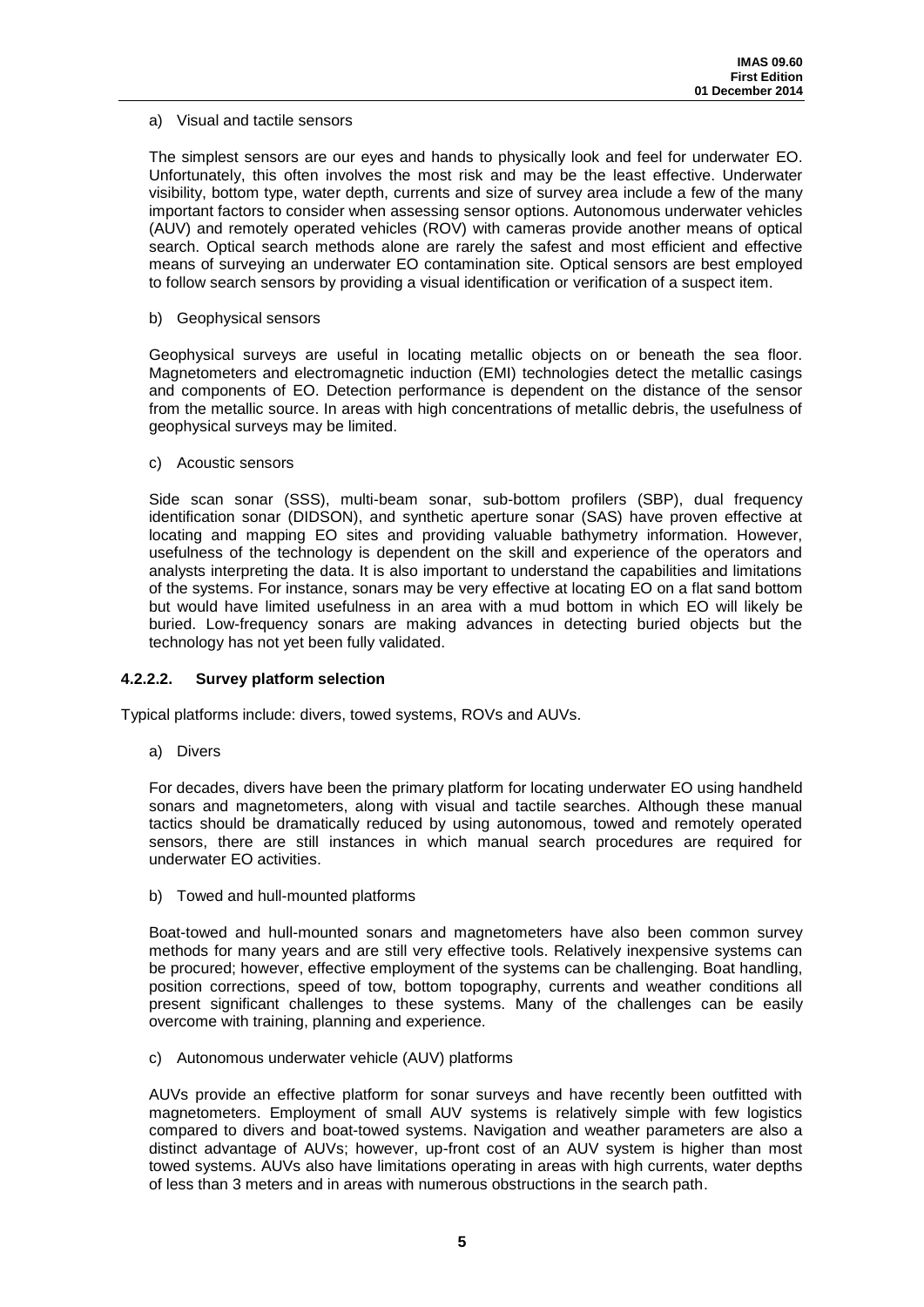## d) Remotely operated vehicle (ROV) platforms

ROVs provide another platform for survey operations. ROVs can be outfitted with sonars, magnetometers and cameras for small area surveys. Navigation systems on small ROVs currently enable search patterns to be programmed for autonomous navigation. However, ROVs are normally better suited for investigating contacts and anomalies previously located with other search platforms.

e) Other platforms

Airborne systems have recently been tested as platforms to detect magnetic anomalies in shallow coastal waters with some success. Unmanned aerial vehicles (UAV) and unmanned surface vehicles (USV) may also prove useful as sensor platforms.

## **4.2.2.3. Deployment specifications**

The importance of operating within the specifications of the selected sensor cannot be overstated. The size and shape of EO and depth of burial beneath the soil will impact both the type of sensor selected and the deployment parameters. A sensor must be within a specified distance to detect a given item of EO. Track spacing, survey speed and height above the seabed are important deployment considerations with geophysical and acoustic sensors but other factors such as thermo and halo clines, salinity and bottom composition also should be considered.

Note: Thermo and halo clines are vertical gradients within a water column that could affect the performance of some sensors.

Position accuracy of geo-referenced data is another factor that should be considered in deployment specifications. Global Positioning System (GPS) technology provides worldwide positioning with an accuracy of approximately 5 to 15 meters. Additional services are available to improve GPS accuracy to a meter or less. The most common services include Differential GPS (DGPS) corrections using either land-based radio beacons or Space-Based Augmentation Systems (SBAS). Radio beacons are positioned throughout the world; SBAS services are available in North America (WAAS), Europe (EGNOS), Japan (MSAS), and India (GAGAN). Position accuracy requirements should be assessed prior to commencement of technical survey operations.

## **4.3. Clearance and mitigation operations**

Underwater EO clearance should only be conducted in areas that have shown significant safety or socio-economic impact as a result of the ordnance. For areas that are assessed to have little or no impact, additional risk should not be assumed to conduct clearance operations. In this case EO may be left in place and mitigation options developed to limit interaction with the EO. Developing a clearance or mitigation plan should involve analysing site-specific data to determine the type of action warranted. In some cases, it may be appropriate for a combination of methods to be used. For sites that require clearance effort, the concepts provided on battle area clearance in IMAS 9.11 should be applied to the underwater EO site. The following paragraphs will outline the three basic options to clear or mitigate underwater EO.

#### **4.3.1. Leave-in-place**

Often, the best course of action for underwater EO is to leave the ordnance in place. In areas which underwater EO has little or no safety or socio-economic impact, options to leave the ordnance in place and manage the site should be considered. Other factors to consider include avoiding potential damage, disturbance, or destruction of the following significant resources:

- Natural resources such as coral, endangered species, and marine fisheries;
- Cultural and historical resources such as areas of religious or ceremonial importance or shipwrecks; and
- Infrastructure such as underwater pipelines, communication networks, and storm water/sewage treatment systems.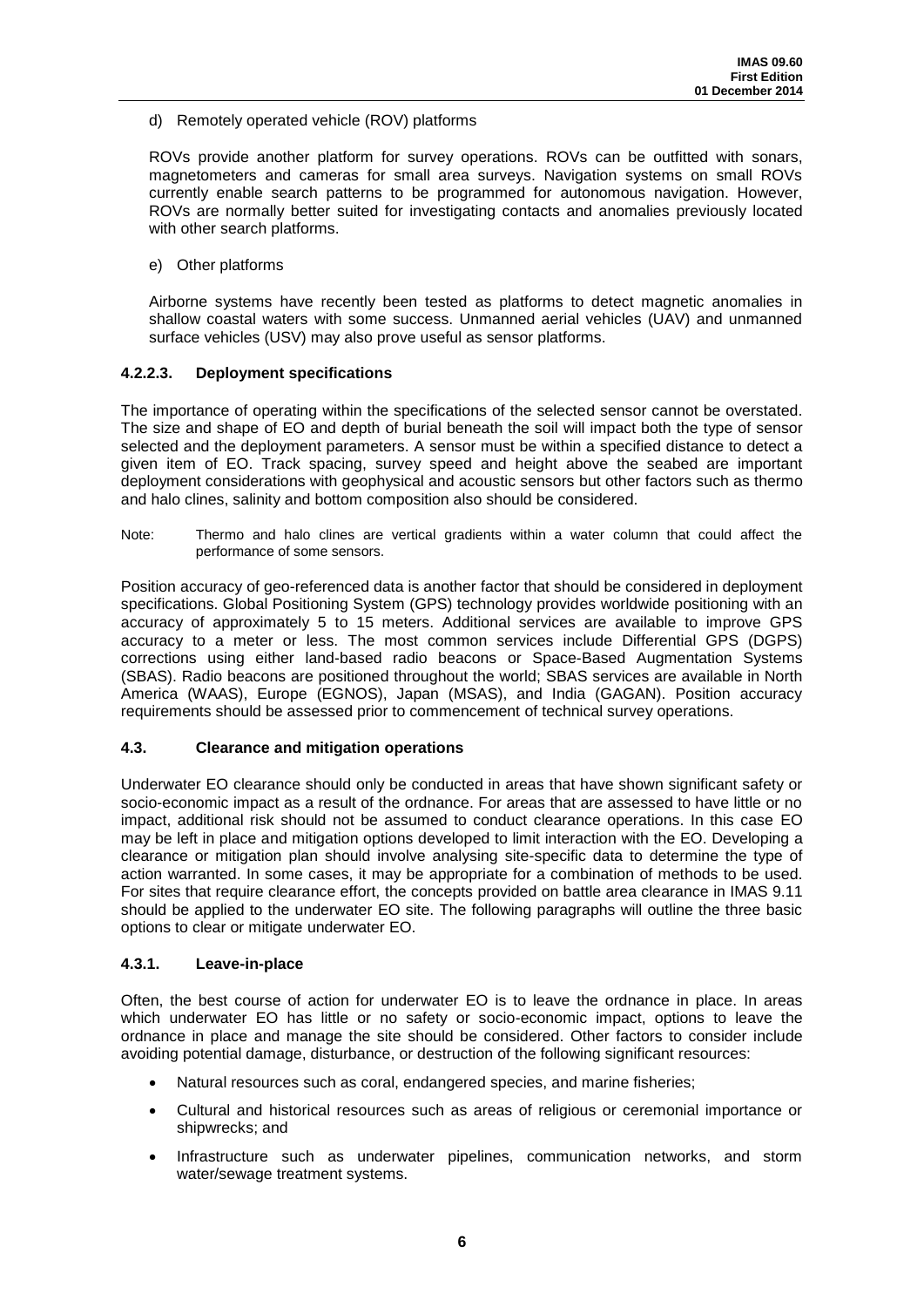Many countries document the location of known underwater EO sites on nautical charts, restrict access and activities at the sites (such as trawl fishing and anchoring), and provide risk education to coastal communities. A more aggressive 'leave-in-place' option is known as capping. This involves covering the site with sand, rock or concrete to encapsulate the EO. Monitoring programs should also be considered in order to periodically assess approved activities at the site and the condition of the EO to ensure munitions constituents are not causing significant risk to food and water supplies or marine life.

## **4.3.2. Blow-in-place (disposal in-situ)**

Disposing of underwater EO in place is the safest means of disposal for clearance personnel but may cause unacceptable harm to the marine environment and surrounding infrastructure. This process involves explosive ordnance disposal (EOD) personnel placing a counter-charge on the EO and initiating the charge from a safe location. Measures to mitigate the environmental effects of the underwater pressure wave should be considered. Some mitigation measures include: establish a cordon around the disposal site; post lookouts for marine mammals; send a Notice to Airmen and Mariners prior to the operation; broadcast warnings over marine radio channels; and consider establishing bubble curtains around the disposal site. Additionally, stakeholders should be included in decisions related to disposal activities.

## **4.3.3. Removal of ordnance**

While removal of underwater EO and disposal at an alternate location may reduce potential damage to the surrounding marine environment, it also involves the most risk and planning. The recovery process could result in either a significant release of munition constituents into the water or an unintentional explosion. The additional handling and transportation requirements shall be considered during the risk management process.

Ordnance with an armed fuse or a sensitive main charge (e.g., picric acid) shall not be recovered aboard a manned vessel unless an appropriate containment system is used to mitigate the risk to personnel. Instead, transportation of these sensitive munitions shall be done remotely aboard barges or other platforms, when possible. In-water towing of EO may also be an option; however, consideration must be given to the age of the munition and loss of constituents during the tow operation.

## <span id="page-11-0"></span>**5. Risk management**

Risk management is the process of analysing potential risks and developing measures to mitigate potential impacts. It is not possible to remove all risk but it is possible to mitigate risk to an acceptable level. Stakeholder consultation is a key part of the risk management process. Relevant parties should be identified so that a range of views on potential issues are understood.

A risk management process for activities that involve risk shall be used in underwater survey and clearance operations. Risk management is a continual process that requires reassessment as conditions change. The framework presented in Annex C provides a means to assess and mitigate these activities but does not replace national policies, procedures and other requirements for conducting operations associated with underwater survey and clearance. Guidance on worksite safety is provided in IMAS 10.20.

Note: Maritime activities will require adherence to worksite safety requirements in accordance with national policies, procedures and other requirements.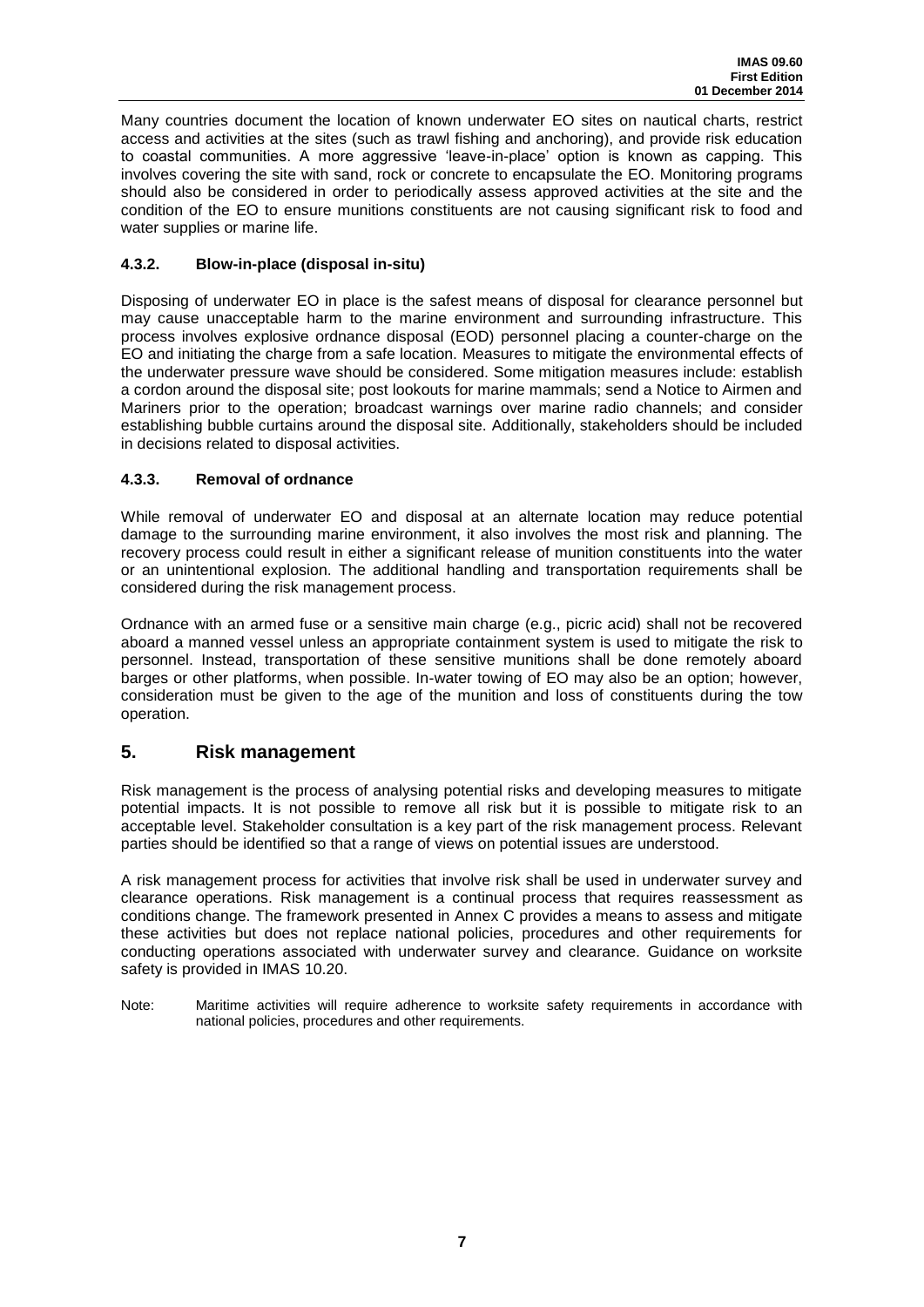# <span id="page-12-0"></span>**6. Accreditation and personnel requirements**

## **6.1. General**

National authorities are responsible for accreditation. The process consists of two parts. Organisational accreditation is the procedure by which an organisation earns formal recognition as being competent and able to plan and manage effectively and efficiently. Operational accreditation is the procedure by which an organisation earns formal recognition as being competent and able to carry out survey and clearance activities. Guidance for the accreditation of mine action organisations is given in IMAS 07.30.

### **6.2. Diving**

Organisations conducting diving operations in support of underwater EO survey and clearance activities shall ensure personnel are qualified divers in accordance with a nationally accepted diving standard and approved codes of practice.

Note: There is no single internationally approved diving standard. National authorities must adopt an appropriate diving standard to enable safe operations for their particular activities. Some countries use military diving standards, while others use commercial or other relevant standards.

All diving personnel shall have a valid diving certification suitable for the work they will conduct. Guidance on personnel requirements for diving operations should also be provided in the adopted diving reference or detailed in the organisation's standard operating procedures (SOP).

#### **6.3. Explosive Ordnance Disposal**

Personnel conducting underwater EO clearance operations shall follow the EOD qualification requirements provided in IMAS 09.30. In addition to the land-based requirements in IMAS 09.30, specific training in underwater EO operations is required, including: underwater demolition procedures, search equipment and techniques, recovery equipment and techniques, disposal methods and environmental mitigation procedures. Accreditation shall include these additional requirements.

CWA 15464:2005 - EOD Competency Standards (5 parts), provides guidance on the competencies needed for EOD levels 1, 2 and 3 when dealing with conventional munitions disposal as part of EOD in mine action operations.

Note: Certain activities may require additional qualifications and skills (e.g., small boat operations and navigation).

## **6.4. Standard operating procedures (SOP)**

The need for effective and safe operating procedures is essential and shall be included in operational accreditation. Some operating procedures are based on international norms and 'bestpractice', such as the destruction of EO in-place, safety distances and the handling of explosives. Some procedures are based on the local ERW hazards and ground conditions; while other procedures reflect equipment characteristics and performance. SOPs should be prepared for all operational procedures, practices and drills. SOPs are instructions that define the preferred method of conducting an operational task or activity. Their purpose is to establish recognisable and measurable degrees of uniformity, consistency and commonality within an organisation, with the aim of improving operational effectiveness and safety. SOPs should reflect local requirements and circumstances.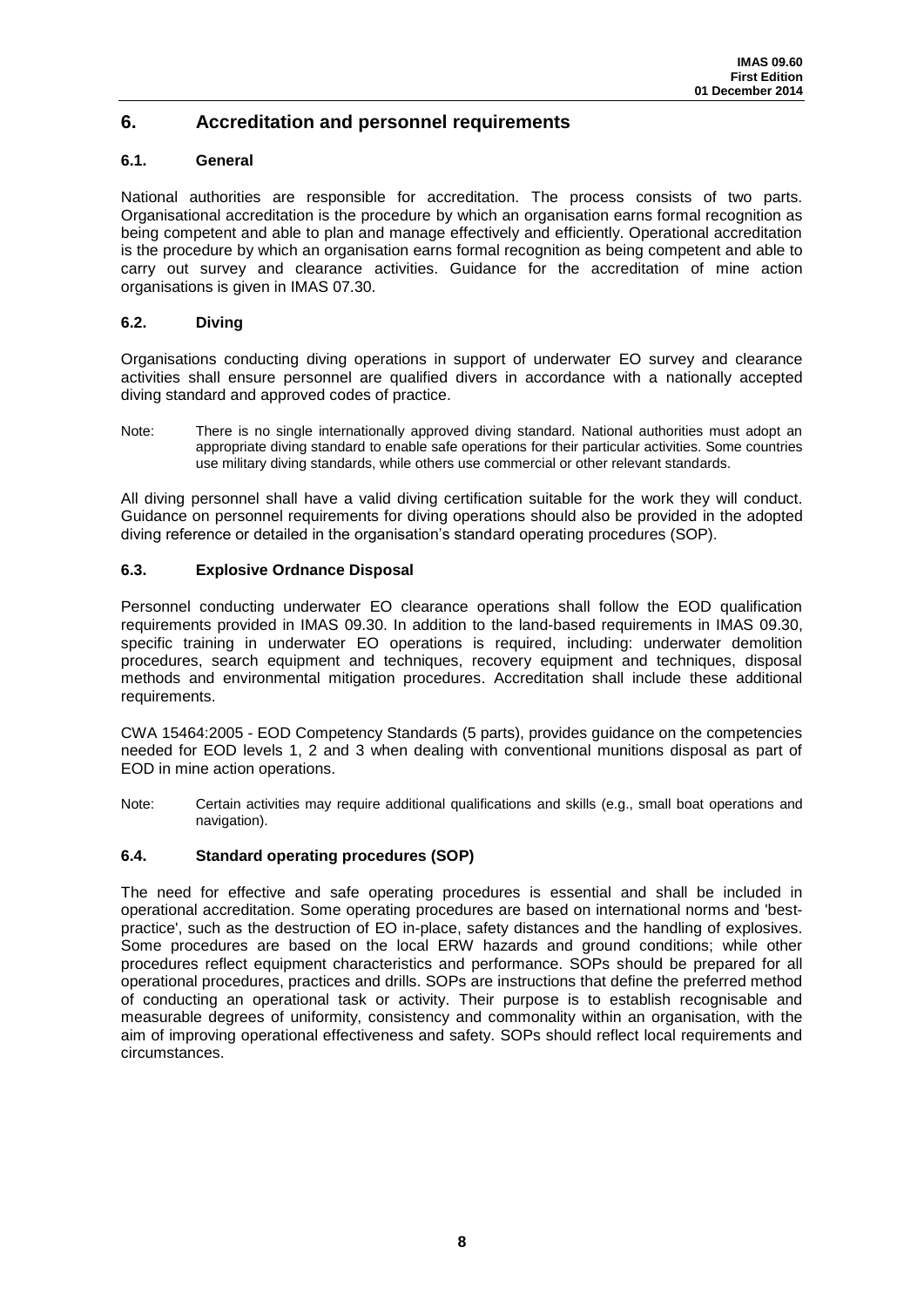# <span id="page-13-0"></span>**7. Information Management**

## **7.1. General**

Information management (IM) is an integral part of all activities in underwater survey and clearance operations. It refers to the continual process of conducting information needs assessments, data collection, data analysis, and information dissemination in support of operations. IM is also used to satisfy the reporting requirements of relevant stakeholders; this includes support to organisations such as national authorities, donors, legal staff, researchers and actors in other development activities. Additional guidance is provided in IMAS 05.10.

## **7.2. Data collection and analysis**

Visual and tactile survey methods require manual input of data into a GIS. Information on EO contacts should include: geographic coordinates, water depth, bottom type, current, ordnance type, fuse type and condition (armed/unarmed/unknown), percentage burial and other relevant information.

More advanced sensor data is processed and analysed directly through GIS software. Acoustic and magnetic sensors normally include GIS software with the purchase of the sensor and platform. The software should enable mission planning to employ the system and post-mission analysis (PMA) of the data collected with the ability to display a geo-referenced graphic or mosaic of information from each of the data sources.

The acoustic and magnetic sensor data must go through a PMA process in which an analyst identifies contacts or anomalies that meet specified EO criteria. Overlaying and displaying the georeferenced data on nautical charts may be useful in characterising the contamination site. Other data, such as photographs from divers or ROVs, would also prove useful if geo-referenced to sensor contacts and anomalies. Contacts and anomalies from acoustic and geophysical sensors should be routinely verified in order to validate sensor performance. Visual verification is normally conducted via diver or ROV camera.

# <span id="page-13-1"></span>**8. Quality Management (QM)<sup>3</sup>**

## **8.1. General**

The aim of effective management of underwater survey and clearance operations is to meet or exceed stakeholder requirements by remediating underwater environments or mitigating EO risks in a safe and efficient manner. This is achieved by developing and applying appropriate management processes that establish and continuously improve the skills of managers and operators, obtain accurate and timely information on EO hazards, apply safe and effective operational procedures, and use appropriate and efficient equipment. However, management is more than planning and supervising current tasks; it is about reviewing current practices and procedures to improve safety, effectiveness and efficiency.

QM should be integral to all parts of the operation from identifying stakeholder requirements and initial planning through to final checking and using "lessons learned" as part of a continual improvement process. Information Management should be included in the overall QM process.

<sup>3</sup> A new IMAS to address overall Quality Management is planned in order to provide general principles and a framework for the process.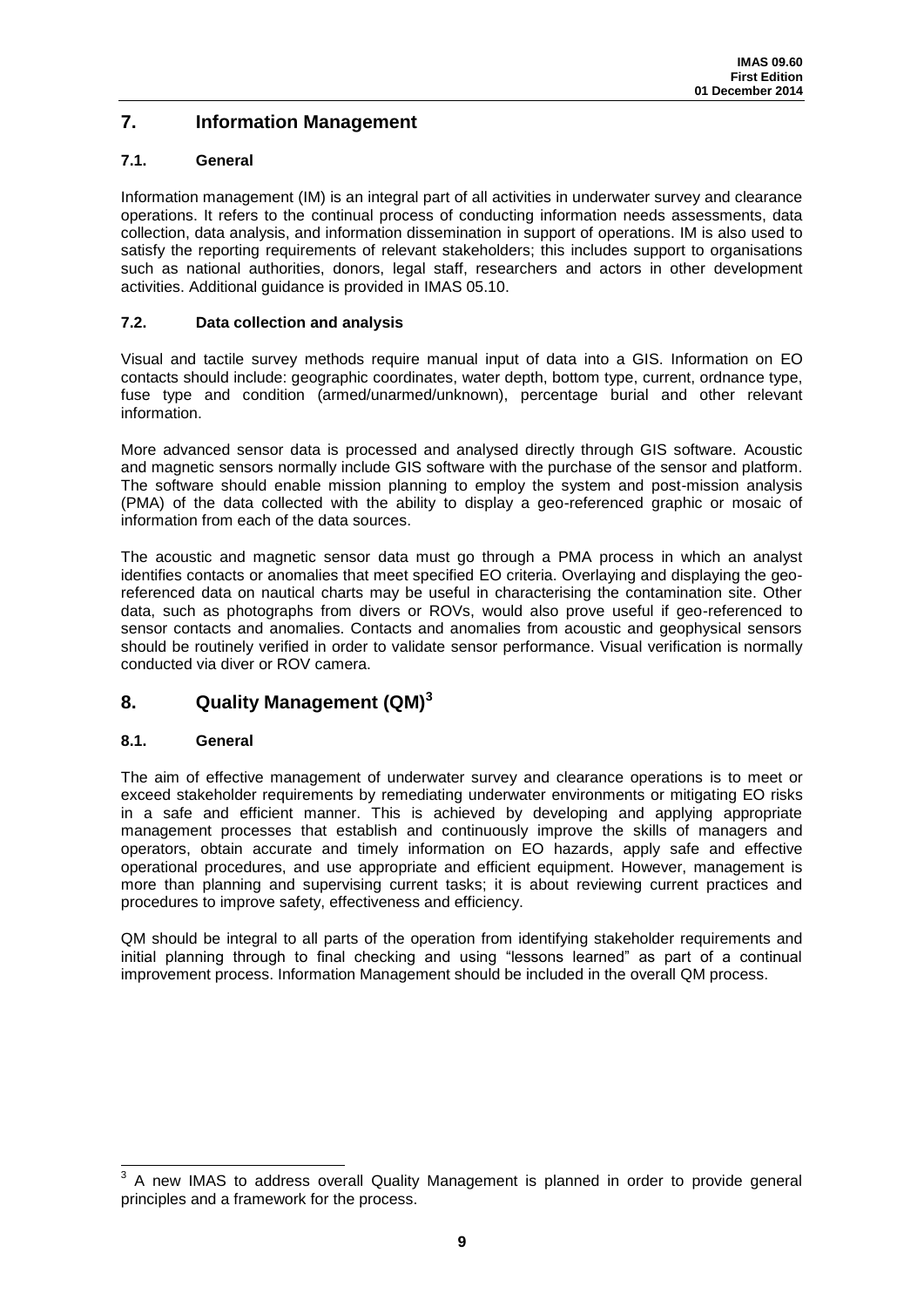## **8.2. QM principles**

Managers of underwater survey and clearance organisations should apply the principles of QM to EO clearance and mitigation operations in accordance with the relevant IMAS standards. In doing so they should take particular note of the following issues: (i) how special processes (such as nontechnical survey, technical survey and clearance/mitigation operations) should be planned, implemented, monitored and reviewed; (ii), the way to identify and rectify non-conformities must be clear and must include reviewing, modifying and updating the documentation of processes that have contributed to non-conformity and (iii) the responsibilities of all managers and operators to identify and take advantage of opportunities for improvement to the process must be clear.

QM in underwater survey and clearance primarily consists of ensuring organisations have competent and qualified personnel, employing appropriate equipment, applying approved and effective procedures, in compliance with agreed policies, and with effective internal and external systems to identify and correct shortcomings in the survey and clearance processes or any of their products. The QM process to validate compliance consists of two stages of accreditation. The first stage is an office-based accreditation to ensure that documentation demonstrates compliance. When the organisation is ready to start operations an on-site accreditation check is made to ensure that staff and equipment conform to the documented accreditation, and that procedures are being followed. IMAS 07.30 provides further information.

## **8.3. Post-clearance monitoring**

The underwater environment can be much more dynamic than the land environment. Storms and currents may uncover further EO or move EO into previously cleared areas. As part of the QM process, an assessment shall be conducted to determine if post-clearance monitoring is required for underwater sites cleared of EO to determine if there is a significant risk of or EO being uncovered or migrating into the cleared area. Monitoring of underwater sites typically consists of follow-on technical surveys.

When an item of EO is found in a cleared area the overall QM system and its documentation must be comprehensive and robust enough to determine if this is due to: (i) a critical non-conformity, (ii) a non-critical non-conformity, (iii) full compliance within the statistical definition of clearance, or (iv) compliance and subsequent movement of EO due to natural effects (i.e., weather and currents). The longer term monitoring depends on effective information management through the use of a GIS.

Note: See IMAS 4.10 for definition of critical and non-critical non-conformity.

## **8.4. Post-clearance handover requirements**

Prior to handover, the GIS database used to document the clearance effort and other necessary documentation should be prepared and included with a formal handover certificate. IMAS 08.30 provides guidance on post-clearance handover requirements and management responsibilities. This process should include an analysis of the access to, the use of, and the ownership rules of, the cleared area.

## **8.5. Post project review**

Wherever possible, underwater survey and clearance organisations should conduct a formal post project review (PPR) to identify lessons-learned which are relevant to the planning, preparation and clearance phases of the operation. The PPR should include a report on the suitability of the equipment, procedures, training and support and should have all accident/incident reports appended. Issues of concern should be identified and prioritised, and solutions proposed. The requirement for PPRs should be included in clearance contracts by donors and national authorities. PPRs should be distributed to national authorities, to the United Nations (UNMAS, and UNDP), and to donors or sponsors. Where PPRs highlight shortcomings in established equipment or procedures, particularly issues involving safety, they should be more widely distributed.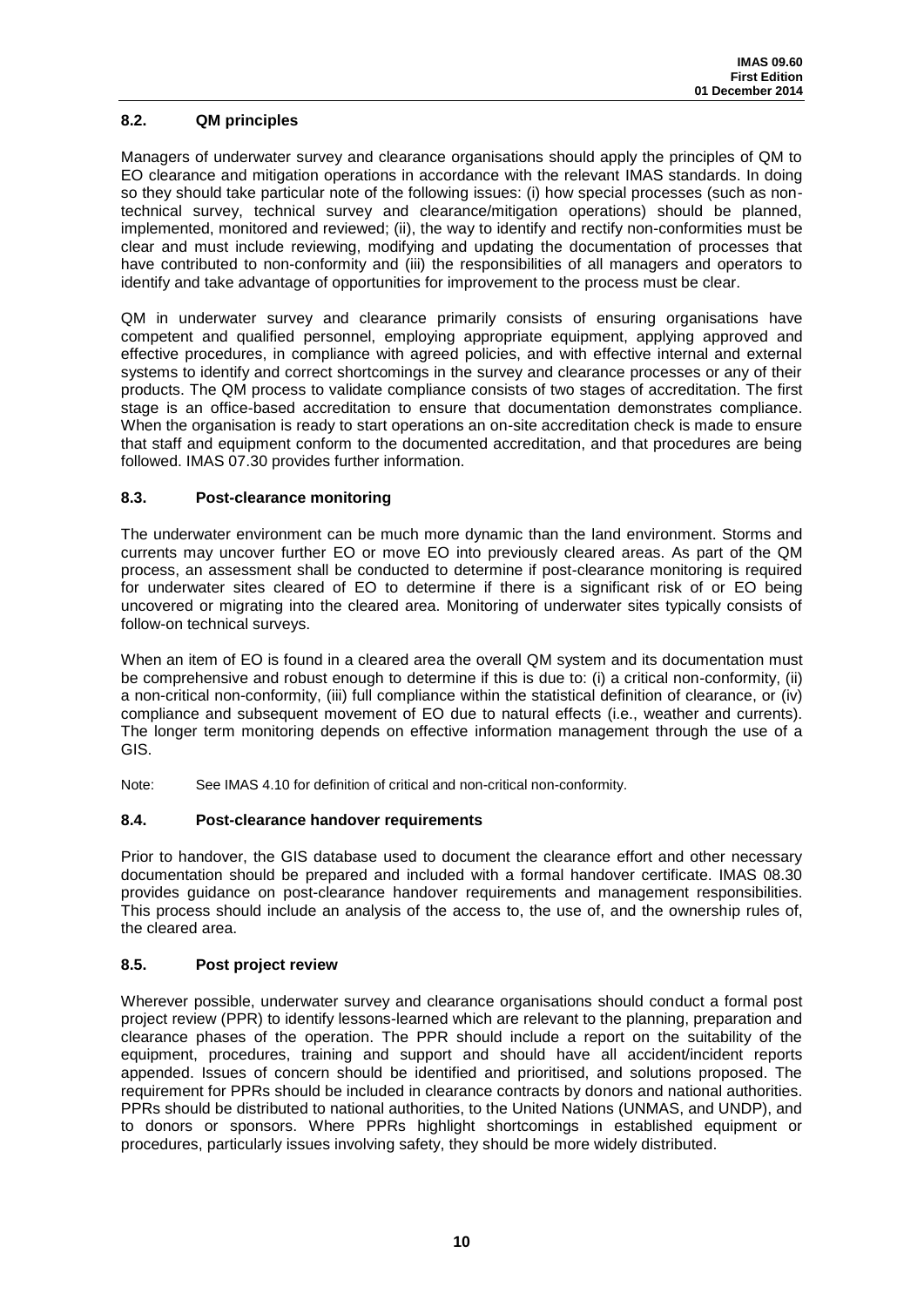One method of demonstrating Quality Management is for an organisation to become compliant with the internationally recognised ISO9000 series of standards, or an equivalent. National accreditation and certification organisations for ISO9001 exist in over a hundred countries.

## <span id="page-15-0"></span>**9. Protection of environment**

The NMAA and underwater survey and clearance organisations shall ensure that their operations are carried out in a manner that minimises the impact to the environment. IMAS 10.70 provide guidance on protection of the environment during technical survey and clearance operations. One method of demonstrating Environmental Impact Management is for an organisation to become compliant with the internationally recognised ISO14000 series of standards, or an equivalent.

## <span id="page-15-1"></span>**10. Responsibilities**

## **10.1. National Mine Action Authority**

The NMAA, or a relevant Government ministry on its behalf, is responsible for ensuring the national and local conditions are in place to enable the effective management of underwater survey and clearance projects. The NMAA is ultimately responsible for all phases of the process within its national boundaries, including defining the survey and clearance requirements, the accreditation of survey and clearance organisations, the monitoring of the organisations, and post-clearance inspections prior to accepting full responsibility for the cleared area. To enable these requirements, an appropriate and effective information management system shall be established and maintained to record and analyse evidence and to support planning, prioritisation and reporting systems.

The NMAA is responsible for establishing and maintaining national policy and standards for the management of underwater survey and clearance operations. These procedures should be consistent with IMAS and other relevant national and international standards, regulations and requirements. This includes a review of diving standards and selection of an appropriate nationally approved standard.

## **10.2. Underwater survey and clearance organisations**

Ultimately, it is the survey and clearance organisations, of whatever type, which are required to establish an appropriate and effective management system, demonstrate it to the NMAA, and apply it throughout the survey and clearance project.

Where the NMAA is in the process of formation, the survey and clearance organisations are encouraged to assist in the formation process, by giving advice and assistance including the framing of national standards.

The underwater survey and clearance organisation shall:

- a) gain from the NMAA accreditation to operate as an underwater survey and/or clearance organisation;
- b) apply the NMAA clearance standard. In the absence of national standards, the underwater survey and/or clearance organisation shall apply the IMAS, or such standards as are specified in their contract;
- c) maintain and make available documentation of clearance as specified by the NMAA;
- d) apply management practices and operational procedures which aim to clear area to the requirements specified in the contract and tasking agreement(s);
- e) ensure that the affected community is fully cognisant of all clearance activities in the area and the implications for the community; and
- f) ensure that men and women employed in underwater survey and clearance operations are competent and suitably trained.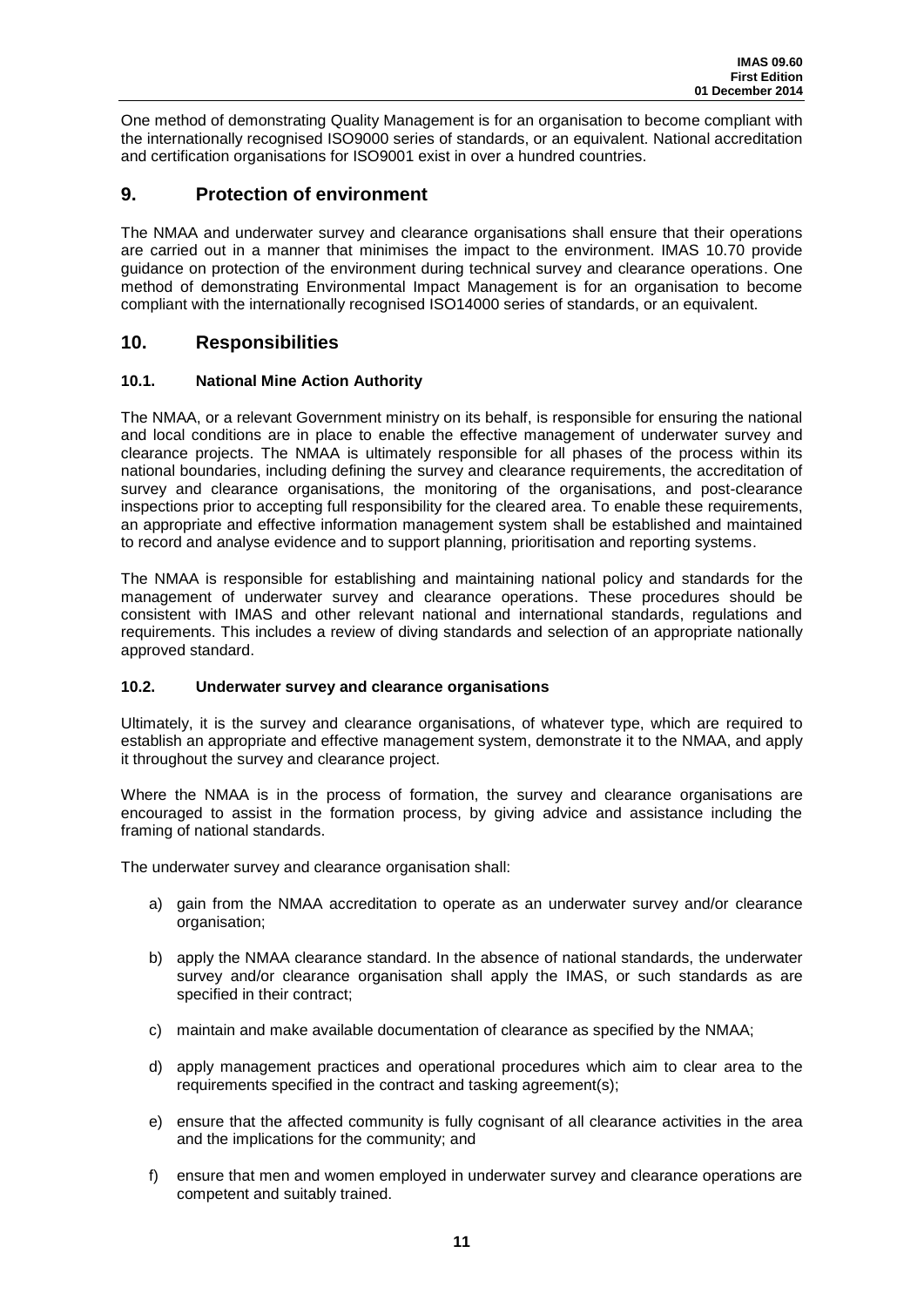- g) where applicable, conduct a formal handover of sites, including all relevant information, to organisations conducting follow-on activities;
- h) maintain and make available documentation as specified by the NMAA or Mine Action Centre or equivalent;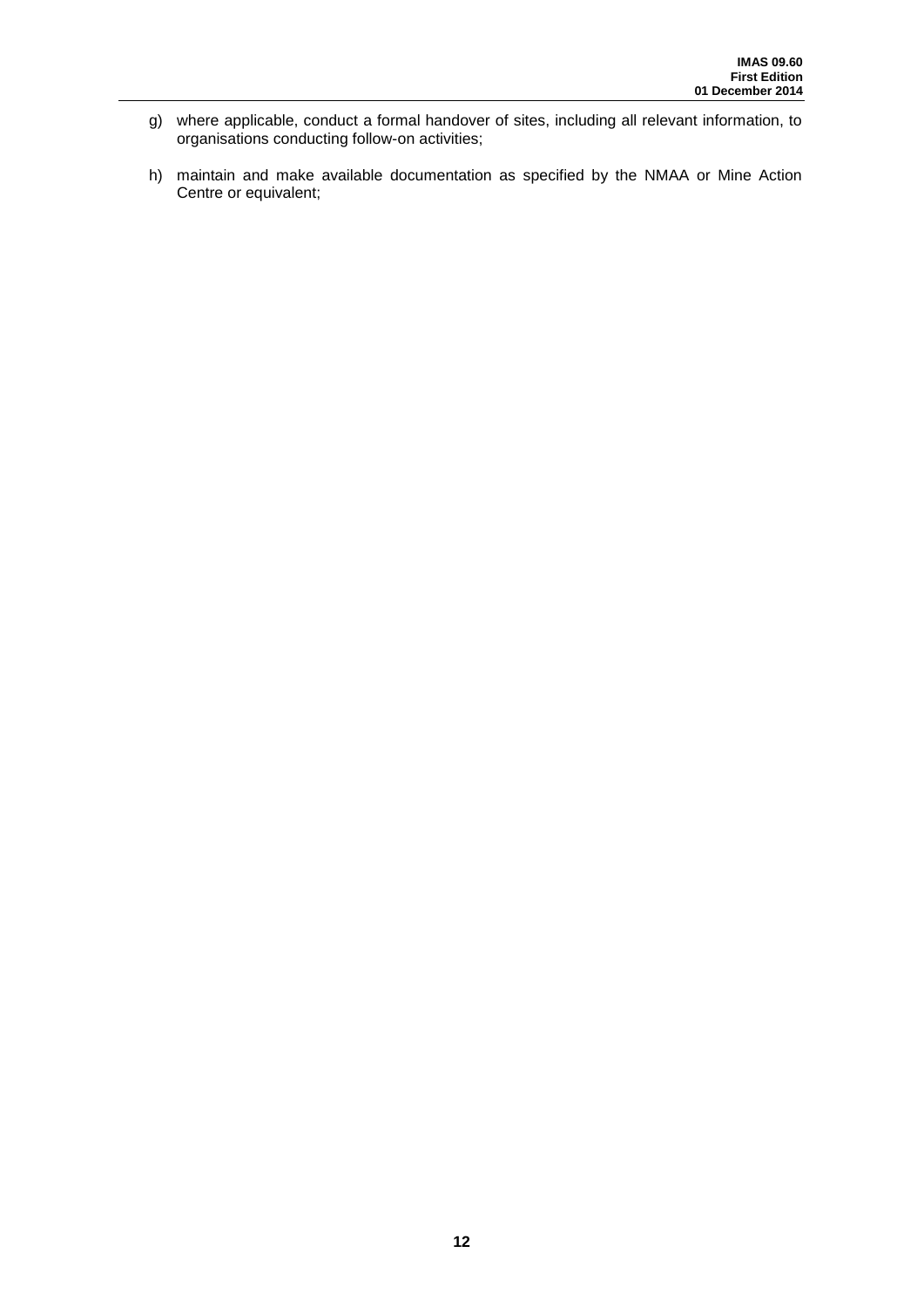# **Annex A (Normative): References**

<span id="page-17-0"></span>The following normative documents contain provisions, which, through reference in this text, constitute provisions of this part of the standard. For dated references, subsequent amendments to, or revisions of, any of these publications do not apply. However, parties to agreements based on this part of the standard are encouraged to investigate the possibility of applying the most recent editions of the normative documents indicated below. For undated references, the latest edition of the normative document referred to applies. Members of ISO and IEC maintain registers of currently valid ISO or EN:

- a) IMAS 04.10 Glossary of mine action terms, definitions and abbreviations;
- b) IMAS 05.10 Information management for mine action;
- c) IMAS 07.11 Land release;
- d) IMAS 07.30 Accreditation of mine action organisations;
- e) IMAS 08.10 Non-technical survey;
- f) IMAS 08.30 Post-clearance documentation;
- g) IMAS 09.11 Battle Area Clearance (BAC);
- h) IMAS 09.30 Explosive Ordnance Disposal;
- i) IMAS 10.20 S&OH Demining worksite safety;
- j) IMAS 10.70 S&OH Protection of the environment;
- k) CWA 15464:2005 EOD Competency standards; and
- l) ISO 9001:2008 (E).

The latest version/edition of these references should be used. GICHD hold copies of all references used in this standard. A register of the latest version/edition of the IMAS standards, guides and references is maintained by GICHD, and can be read on the IMAS website [\(http://www.mineactionstandards.org/\)](http://www.mineactionstandards.org/). National Authorities, employers and other interested bodies and organisations should obtain copies before commencing mine action programmes.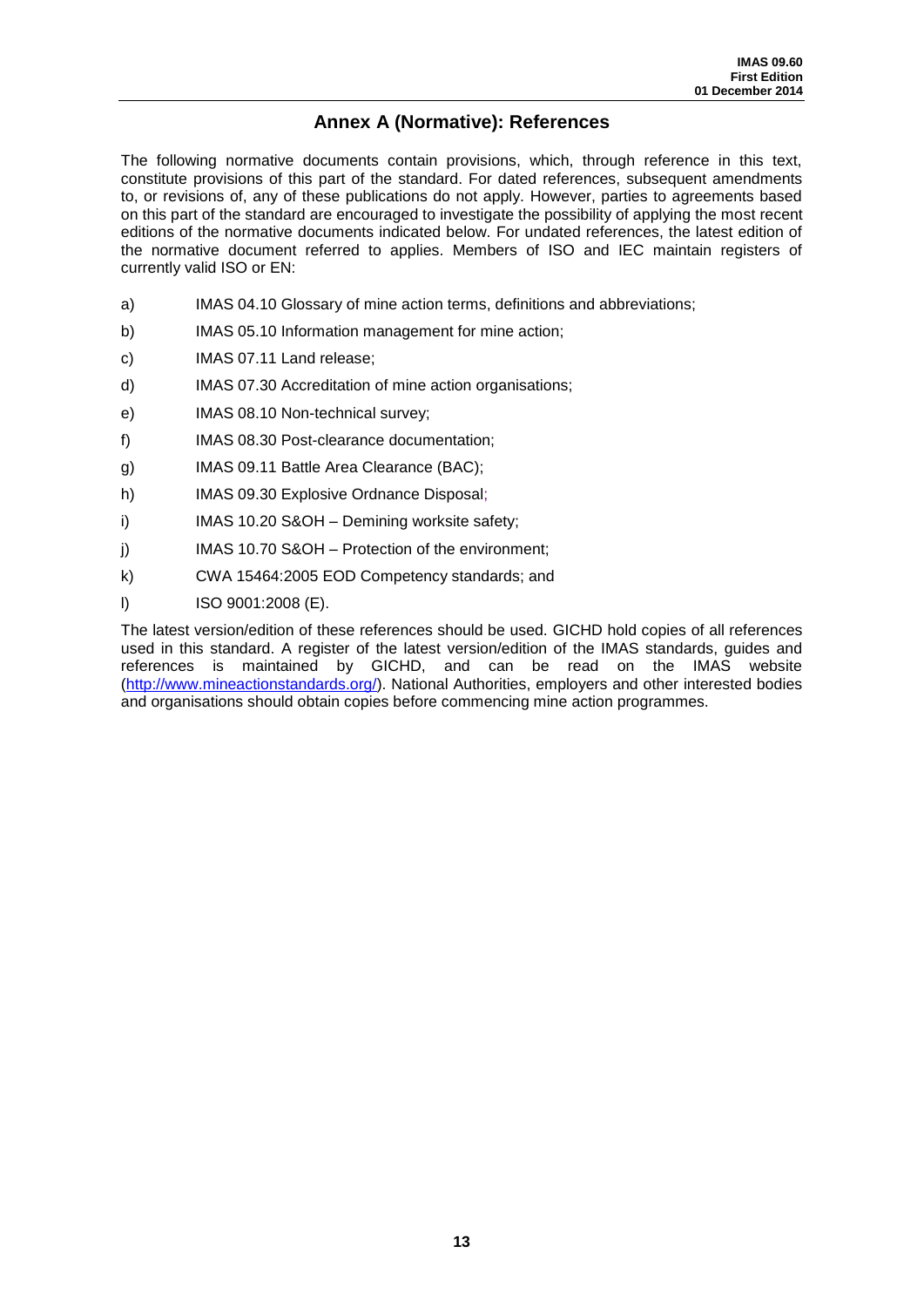## **Annex B (Informative): Underwater Survey and Clearance Process**

<span id="page-18-0"></span>The below diagram provides an outline of the underwater EO survey and clearance process. In practice, the process may not be sequential; however, the outline indicates the general sequence and logical progression.

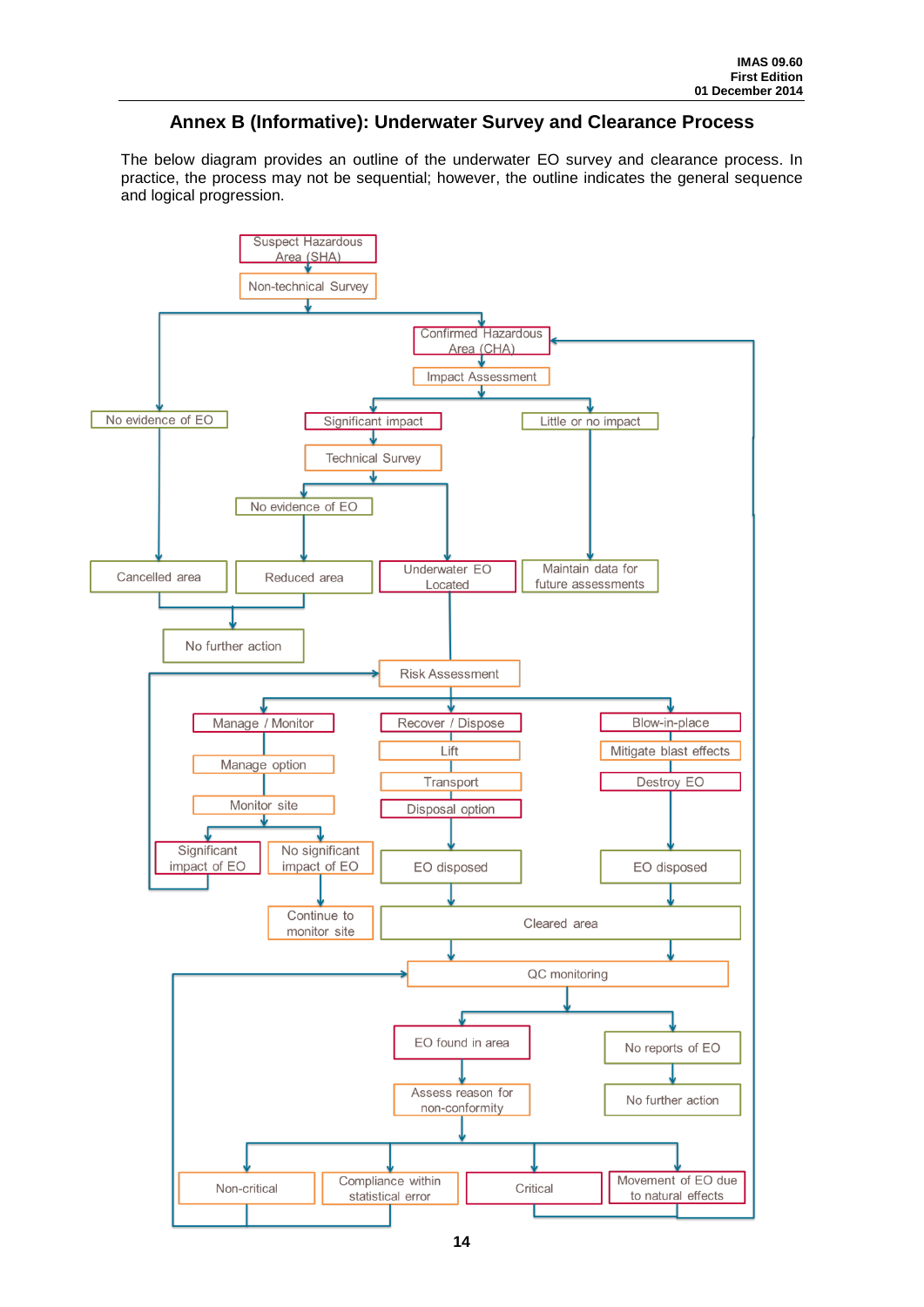## **Annex C (Informative): Risk Management Framework**

<span id="page-19-0"></span>Below is an example of a four step risk management framework that can be used to assess and manage activities that involve risk.

**Step 1** – identify the hazard

–Hazards are physical activities conducted on site. (Examples include: diving operations, demolition operations and small boat operations).

**Step 2** – identify the associated threats

–Threats are defined based on the historic evidence and likelihood of occurrence. (Examples of threats in diving operations include: decompression sickness, arterial gas embolism and mechanical injury).

|  | Step 3 - develop a risk assessment matrix |
|--|-------------------------------------------|
|--|-------------------------------------------|

| <b>Risk Assessment Matrix</b>                                              |                                    |                | Probability                                                        |          |     |          |   |
|----------------------------------------------------------------------------|------------------------------------|----------------|--------------------------------------------------------------------|----------|-----|----------|---|
|                                                                            |                                    |                | Frequency of occurrence over time                                  |          |     |          |   |
|                                                                            |                                    |                |                                                                    | А        | B   |          |   |
|                                                                            |                                    |                | Likely                                                             | Probable | May | Unlikely |   |
| Severity                                                                   | Hazard<br>$\mathfrak{b}$<br>Effect |                | Loss of critical equipment; death<br>of personnel                  | 1        |     |          | 3 |
|                                                                            |                                    | Ш              | Significantly degraded<br>equipment; severe injury of<br>personnel |          |     | 3        |   |
|                                                                            |                                    | $\mathbf{III}$ | Degraded equipment; minor<br>injury of personnel                   |          | 3   |          |   |
|                                                                            |                                    | IV             | Little or no impact to equipment;<br>minimal injury of personnel   | 3        |     | 5        | 5 |
| <b>Risk Assessment Codes</b>                                               |                                    |                |                                                                    |          |     |          |   |
| 1 - Critical<br>2 - Serious<br>3 - Moderate<br>4 - Minor<br>5 - Negligible |                                    |                |                                                                    |          |     |          |   |

**Step 4** – institute a risk mitigation strategy then reassess (example of process in below chart)

|               |                        | <b>Initial</b> |                               | <b>Reassess</b> |
|---------------|------------------------|----------------|-------------------------------|-----------------|
| Hazard        | <b>Threat</b>          | <b>RAC</b>     | <b>Mitigations</b>            | <b>RAC</b>      |
|               |                        |                | Diving only used when ROV     |                 |
|               |                        |                | operations are not effective; |                 |
|               |                        |                | experienced supervisors in    |                 |
|               |                        |                | place; recompression chamber  |                 |
|               | Diving related injury: |                | available; immediate          |                 |
|               | decompression          |                | transportation available;     |                 |
|               | sickness, arterial gas |                | medical personnel on site;    |                 |
| <b>Diving</b> | embolism, mechanical   |                | cancel operations during      |                 |
| operations    | injury.                | 2 (IC)         | inclement weather.            |                 |